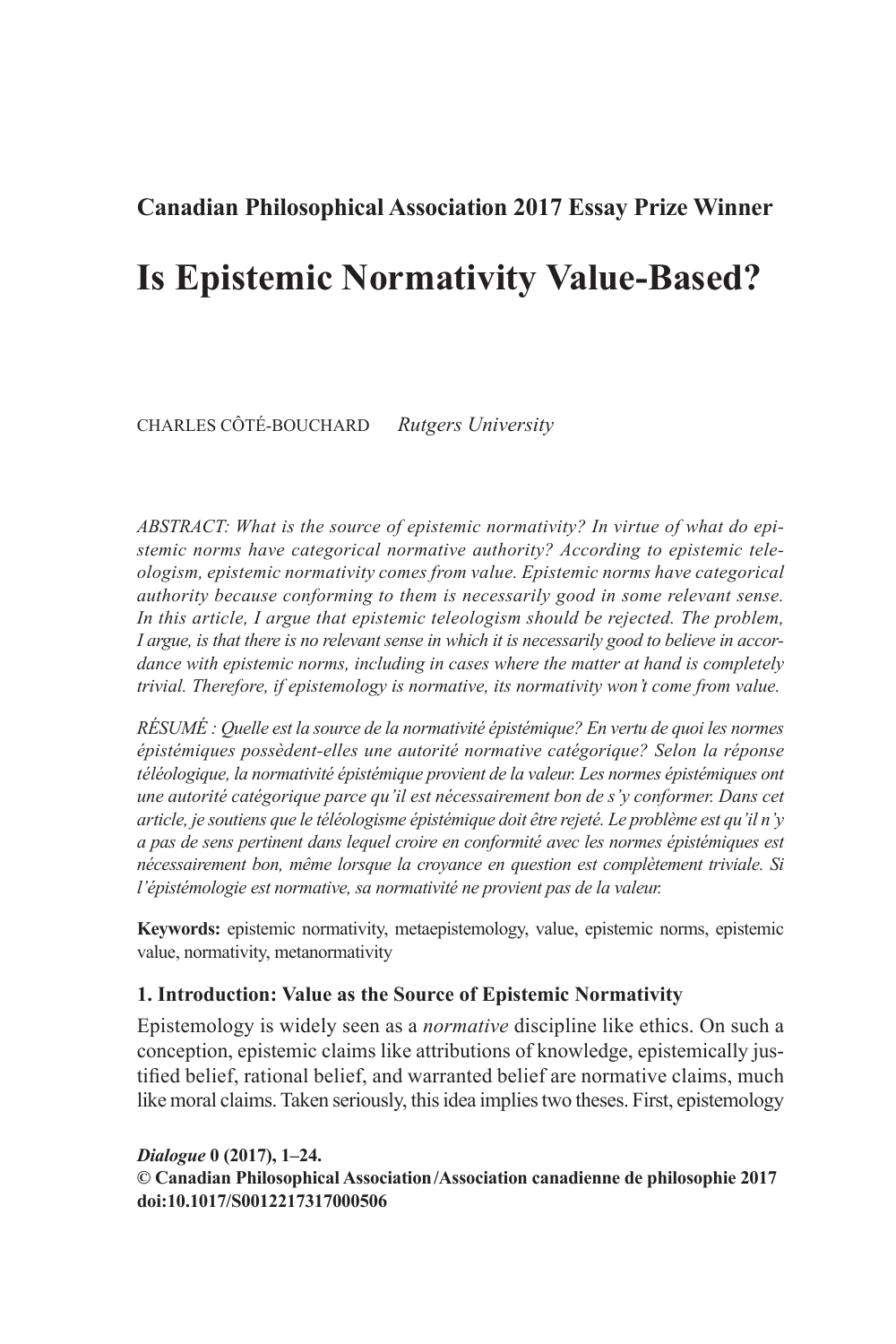and epistemic discourse have to do with norms or 'oughts.' More specifically, they have to do with *epistemic* norms or 'oughts.' Just like ethics is about figuring out what we morally ought to do, epistemology is about figuring out what we ought to believe, epistemically speaking.<sup>1</sup> Second, it means that these epistemic norms or 'oughts' have *necessary* or *categorical* normative authority for agents. Just like moral norms, epistemic norms are automatically reasongiving or authoritative. Why include this second condition?

For any norm, N, we can recognize the fact that N *says* that we should φ—i.e., that we should ϕ *relative to* or *according to* N—and still ask whether N has genuine normative authority for us, i.e., whether there is any *normative reason* for us to conform to N. Importantly, most norms are such that the answer to this question can be 'no.' Most norms, in other words, do not have necessary or automatic normative authority. For example, there is not necessarily a normative reason to conform to the norms set by etiquette, club rules, honour codes, fashion, the law, tradition, gender stereotypes, and so on. There can plausibly be situations where there is no normative reason to do as these norms require. So, although they imply norms, those claims and domains are not essentially normative since they don't necessarily imply normative reasons. They imply what we might call 'norm-relativity,' but not genuine normativity.<sup>2</sup>

 By contrast, some norms and domains do seem to have necessary normative force. The standard example is morality. For many metaethicists, if you morally ought to  $\phi$ , then there must be a normative reason for you to  $\phi$ . Normative authority, in other words, is a necessary or essential component of moral claims. Plausibly, then, to say that epistemic claims are normative like moral ones is not only to say that they imply norms, but also that these epistemic norms have necessary or categorical authority.<sup>3</sup> Unlike the norms set by etiquette, fashion, tradition, and the law, epistemic norms are necessarily reasongiving. Just like moral claims, epistemic claims have normative authority as a necessary or essential component.

<sup>&</sup>lt;sup>1</sup> As opposed to non-epistemically (i.e., 'morally,' 'prudentially,' 'aesthetically,' 'legally,' etc.) and all-things-considered. Although I only mention belief, epistemic claims and epistemic norms also govern disbelief and withholding or suspension of belief. Epistemic claims, then, are claims about what doxastic attitude someone ought to have, from an epistemic standpoint.

<sup>2</sup> The expression 'norm-relativity' as opposed to genuine normativity is from Hattiangadi (2007). Other labels for this distinction include mere 'rule-implying' versus 'reason-implying' normativity (Parfit, 2011), merely 'formal' versus 'robust' normativity (McPherson, 2011; Maguire and Woods, MS.), 'weak' versus 'strong' categoricity (Joyce, 2001), 'mere' requirements versus 'normative' requirements (Broome, 2013), and merely 'reducible' versus 'irreducible normativity' (Olson, 2014).

<sup>&</sup>lt;sup>3</sup> For explicit defences of this idea, see Kim (1988), Kelly (2003), Cuneo (2007), Grimm (2009), Rowlands (2013), and Gibbons (2013).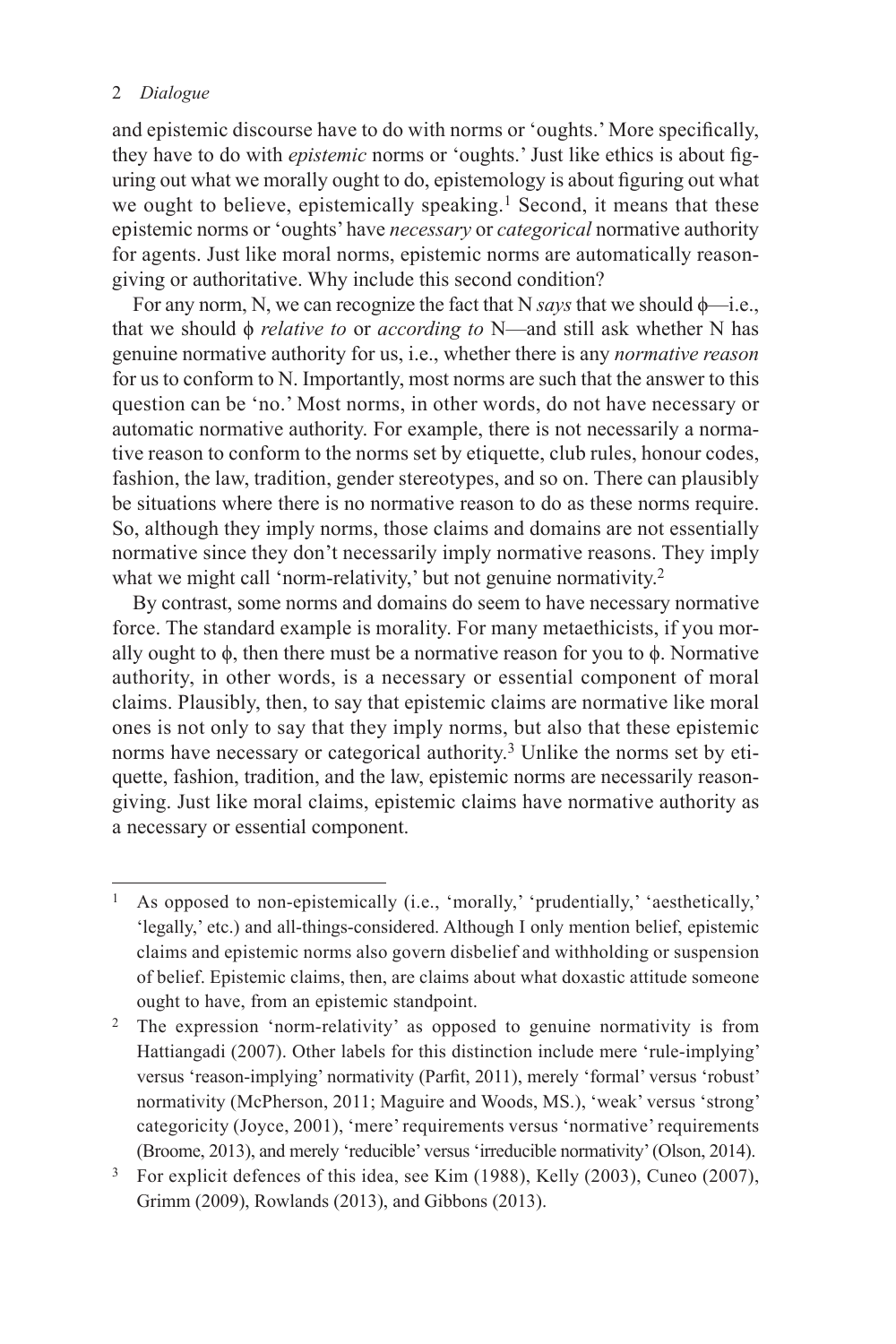But, if epistemology is normative in this way, then one crucial question arises. What *explains* or *grounds* this epistemic normativity? *Why* or *in virtue of what* is there necessarily a normative reason to follow the evidence, avoid error, believe the truth, i.e., to conform to epistemic norms? One tempting answer is that doing so is necessarily *good* or *valuable* . Epistemic normativity, in other words, is grounded in facts about what is good. I will refer to this kind of account of the source of epistemic normativity as 'epistemic teleologism' or 'teleologism,' for short. To a first approximation, the core claim of this kind of account is the following:

# **Epistemic teleologism (ET):** epistemology is normative because it is necessarily pro tanto good to conform to epistemic norms. 4

That is, it is in virtue of the fact that conforming to epistemic norms is necessarily valuable, in some relevant sense, that there is necessarily a normative reason to follow the evidence, avoid error, believe the truth, and the like. 5

In this paper, I argue that  $ET$  is implausible. More specifically, I argue that there is no relevant sense in which it is necessarily pro tanto good to conform to epistemic norms. ET should therefore be rejected. 6 The starting point of my argument, which I introduce in Section 2 , is what I label the 'triviality challenge *.* ' The challenge, in short, is to explain why there seems to be cases where conforming to epistemic norms *does not matter at all* . It is to explain, in other words,

<sup>&</sup>lt;sup>4</sup> Here and in what follows, I take 'good' to mean either finally (or instrincally) or instrumentally good. I discuss additional senses of 'good'—i.e., epistemic, nonepistemic, attributive, prudential, and predicative value—below.

<sup>5</sup> As I construe it, ET grounds epistemic normativity in value, where value is not grounded in our desires or valuing attitudes. I therefore take ET to be distinct from *desire-based* or *instrumentalist* accounts, according to which epistemic normativity comes from our desires or valuing attitudes. On desire-based accounts, epistemology is normative because conforming to epistemic norms necessarily promotes our desires or goals. Several philosophers have argued that such instrumentalist accounts are hopeless—see, e.g., Kelly (2003), Cuneo (2007), and Lockard (2013). However, many philosophers do not ground value in desires or valuing attitudes. Therefore, value-based accounts that do not ground value in desires—what I call 'ET'—require a separate evaluation. The goal of this paper is to offer such an evaluation. I discuss desire-based accounts of epistemic normativity in Côté-Bouchard (2015).

<sup>6</sup> Note that I do not take ET to be equivalent or necessarily committed to epistemic *consequentialism*, namely the view that the epistemic good is prior to the epistemic right. Although they are closely related, I do not think that the failure of the former entails the failure of the latter. I return to this issue below.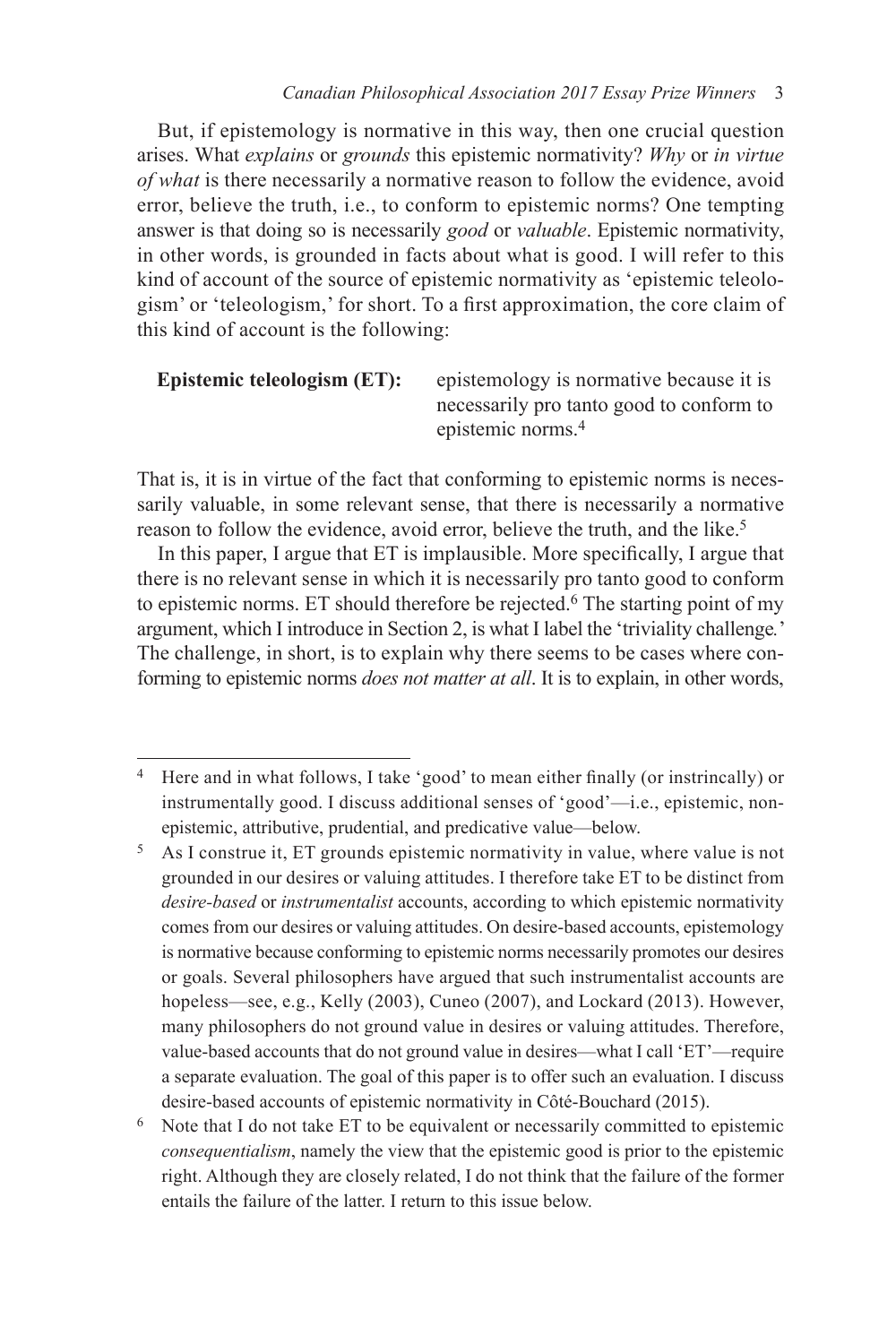why it seems like there is sometimes *nothing* good in believing the truth, avoiding error, following the evidence, and the like. As I argue in Section 3 , teleologists cannot plausibly meet the triviality challenge. To say that conformity to epistemic norms is necessarily good can either mean that it is good in a *prudential* sense (good *for us* ), in a *predicative* sense (good *simpliciter* ), or in an *attributive* sense (good *qua member of a kind* ). The problem, I argue, is that (i) conforming to epistemic norms is not necessarily good *for* us, (ii) it is not necessarily just plain good either, and (iii) even if it is necessarily *attributively* good, that fact alone cannot vindicate epistemic normativity. I end in Section 4 by briefly exploring what the failure of ET means for metaepistemology and normativity theory more generally.

# **2. The Triviality Challenge**

## *2.1 The Triviality Intuition*

 According to ET, it is necessarily good to conform to epistemic norms. However, an obvious worry with this suggestion is that we can easily imagine cases where there seems to be nothing good in believing the truth, avoiding error, following the evidence, and the like.

 First, we can imagine cases where believing in conformity with epistemic norms would be overwhelmingly bad and would not lead to anything good (and where violating epistemic norms would be overwhelmingly good and would not lead to anything bad). Here is one such example:

**Illness.** After making several tests, Rita's doctor has bad news. She has a very serious illness and only has a 5% chance of survival. This particular illness is highly sensitive to patients' anxiety and stress levels. Since Rita is frightened of death and illness, following the evidence and believing the truth about her prognosis will lower her chances to almost 0. On the other hand, believing falsely and unjustifiably that she will almost certainly survive will dramatically increase her chances.

Second, there are cases where there is seemingly nothing bad and a lot of good in violating epistemic norms as well as nothing good in conforming to epistemic norms, given the triviality of the matter at hand. Here is one example:

**Even stars.** Myriam is fascinated by even numbers. She thinks they are the most harmonious and aesthetically pleasing thing in the universe. Realizing that something is in an even quantity always fills her with awe and joy. One night, Myriam looks at the sky and suddenly realizes something incredible: the number of stars could very well be even. This thought fills her with such excitement and wonder that she decides to start pretending that the number of stars really is even. Why not, she thinks? It is not as if being wrong about the number of stars could have any adverse consequences. Weeks pass by and her pretence unconsciously and gradually turns into a genuine, but epistemically unjustified, belief.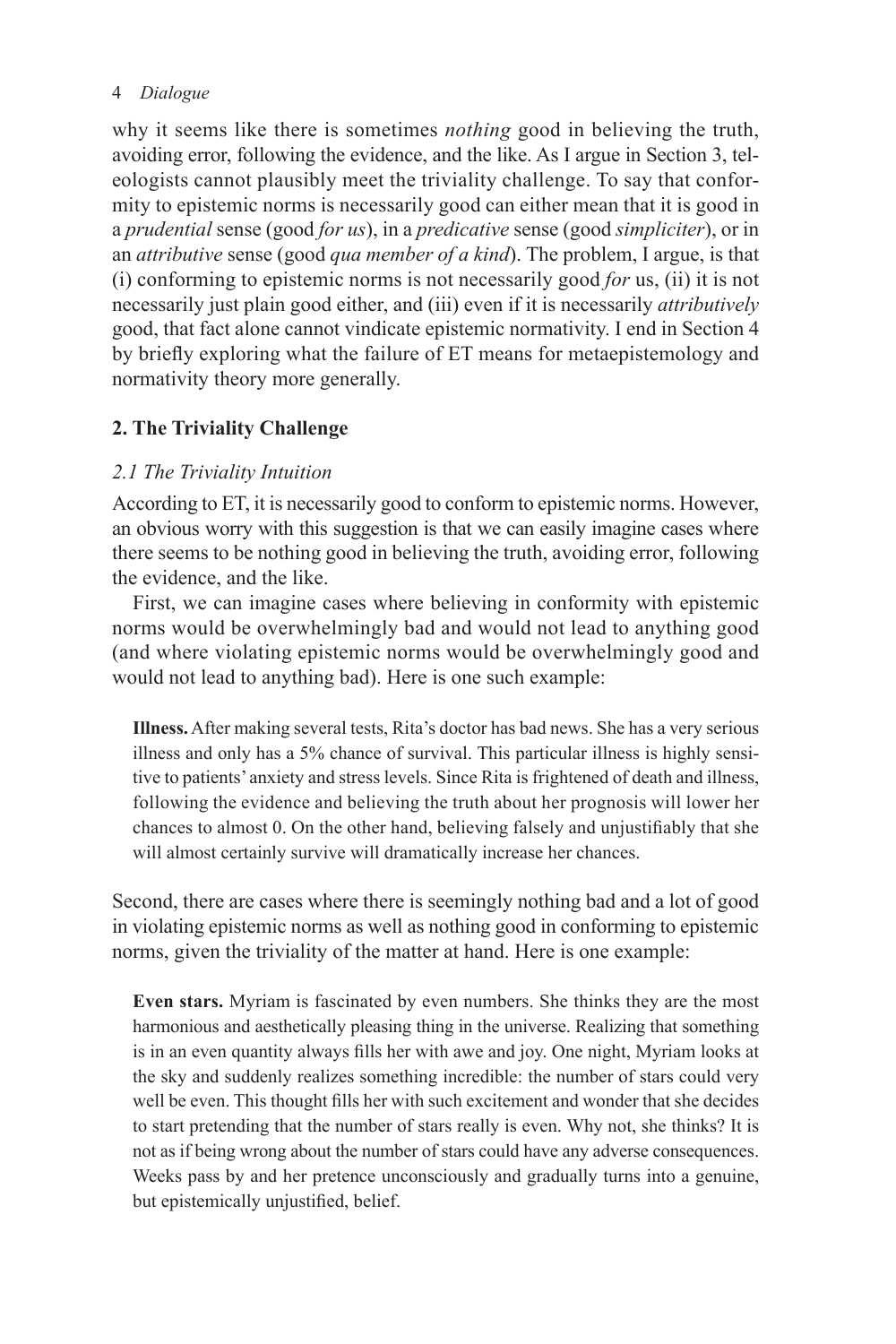Third, there are cases where there is seemingly nothing good in conforming to epistemic norms as well as nothing bad in violating them because of the triviality of the matter at hand. For example:

**Dream.** Ten years ago, Vincent had a dream in which he saw a historian on TV saying that a pub in London named The Red Lion closed its doors on 1 February 1748. Today, something randomly reminds him of the content of that dream. However, it has been so long since he had that dream that he cannot remember if he really saw that on TV or if it was a dream. But since he does not care at all about such a trivial and insignificant issue he just assumes that it really happened. He thus forms the false and epistemically unjustified belief that a pub named The Red Lion closed its doors on 1 February 1748 as a result. He goes on to believe that for the rest of his life.

We could multiply the examples. There does not seem to be necessarily something good in believing the truth, avoiding error, or following the evidence concerning, e.g., the number of blades of grass on your neighbour's lawn at  $11:59$  am on 11 May 2016, how long it took the  $14<sup>th</sup>$  customer served today at the third most popular coffee shop in New Jersey to drink her coffee, the average number of threads in the carpets of all the blue houses in Ireland, your grandfather's favourite sexual position when he was 39 years old, and so on. The lesson of such triviality cases is what I will refer to as the 'triviality intuition':

**Triviality intuition:** there seems to be cases where there is nothing good in conforming to epistemic norms.

Of course, the triviality intuition alone does not suffice to falsify ET. However, it does pose a pressing explanatory challenge or question for teleologists. 7 If, as ET states, it is necessarily good to conform to epistemic norms, then why are there cases where there is seemingly nothing good in doing so?<sup>8</sup> The triviality intuition directly challenges ET. So teleologism is only viable if it can give a satisfactory answer to that challenge.

<sup>&</sup>lt;sup>7</sup> See also Whiting (2013) for relevant discussion.

<sup>&</sup>lt;sup>8</sup> For those who might not share the triviality intuition, the challenge can be reformulated as the following two-part question. First, why are there cases where it seems *to many of us* that there is nothing good in conforming to epistemic norms? Second, why or in what sense is it supposed to be necessarily good to conform to epistemic norms, even in those triviality cases? The problem, as I will argue below, is that there is no sense of 'good' in which it is plausible to conclude that conforming to epistemic norms is good even in triviality cases.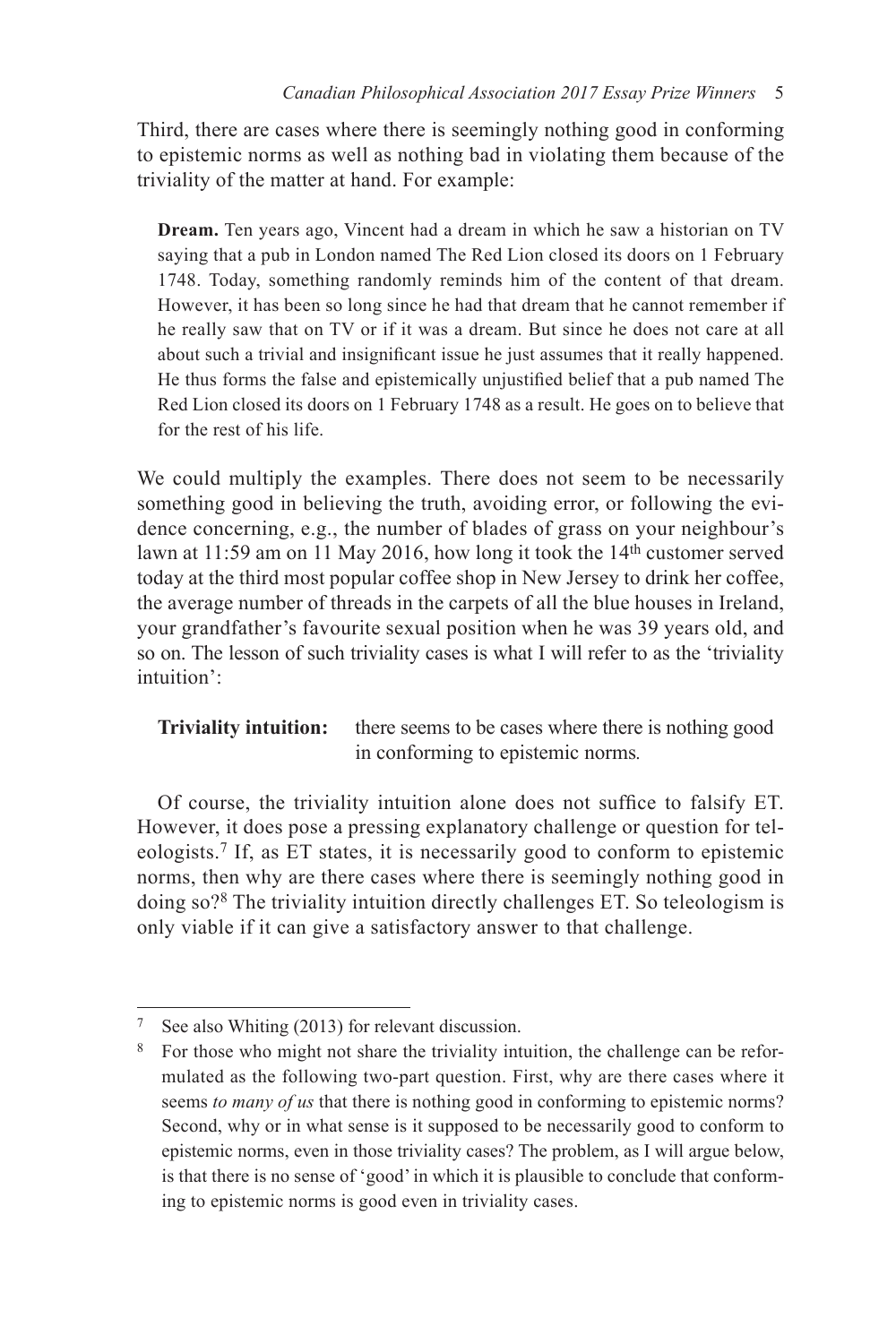#### *2.2 The Challenge: Explaining the Triviality Intuition*

 Before examining teleologists' most promising response to the triviality challenge, it is necessary to first rule out one natural, but inadequate, answer. Call it the 'epistemic value' explanation:

**The epistemic value explanation:** the intuition is due to a failure to distinguish between epistemic and non-epistemic value. Once we make this distinction, we see that, although there is nothing non-epistemically good in conforming to epistemic norms in triviality cases, doing so is still epistemically good.

Although initially tempting, this answer won't do.

 Merely pointing out the necessary *epistemic* value of conforming to epistemic norms is not sufficient for vindicating ET and epistemic normativity. To see this, note that when it comes to value and value claims, we need to make a distinction that is analogous to the one between genuine normativity and mere norm-relativity. Call this the distinction between 'genuine' or 'normativitygrounding' value on the one hand, and mere 'domain-relative' value on the other. The former is goodness, which entails normativity and normative reasons. It is the kind of value that is such that if  $\phi$ -ing is good in that sense, then there is a normative reason to  $\phi$ . The latter only implies the trivial claim that something is good *relative to* or *according to* the norms of a particular domain. Unlike genuine goodness, mere domain-relative goodness alone does not entail genuine normativity. The sole claim that ϕ -ing is good relative to some domain does not entail that there is a normative reason to  $\phi$ .

 For example, there is always something legally good in respecting the law and something legally bad in breaking it. Conformity to the law, in other words, is trivially good from a legal standpoint and violating the law is bad from a legal standpoint. However, it is a further question whether it is necessarily genuinely good to do what is legally good. Similarly, unfashionable outfits are, trivially, bad from a fashion standpoint and fashionable outfits are good from a fashion standpoint. They respectively have fashion disvalue and value. But it is a further question whether it is genuinely good to do what has fashion value and to avoid being unfashionable.

 In the same way, it is trivial to claim that there is necessarily something *epistemically* good in conforming to epistemic norms. Obviously, violating epistemic norms is bad from an epistemic standpoint. But this only vindicates domain-relative value. That is, it only shows that conformity to epistemic norms is good relative to the epistemic domain. Even if we admit that, it is a further question whether it is always genuinely good to do what is epistemically good. It is a further question, in other words, whether epistemic value necessarily constitutes genuine, normativity-grounding value.

 At this stage, I am not (yet) claiming that conforming to epistemic norms is not necessarily genuinely valuable. Instead, I am making two points. First, merely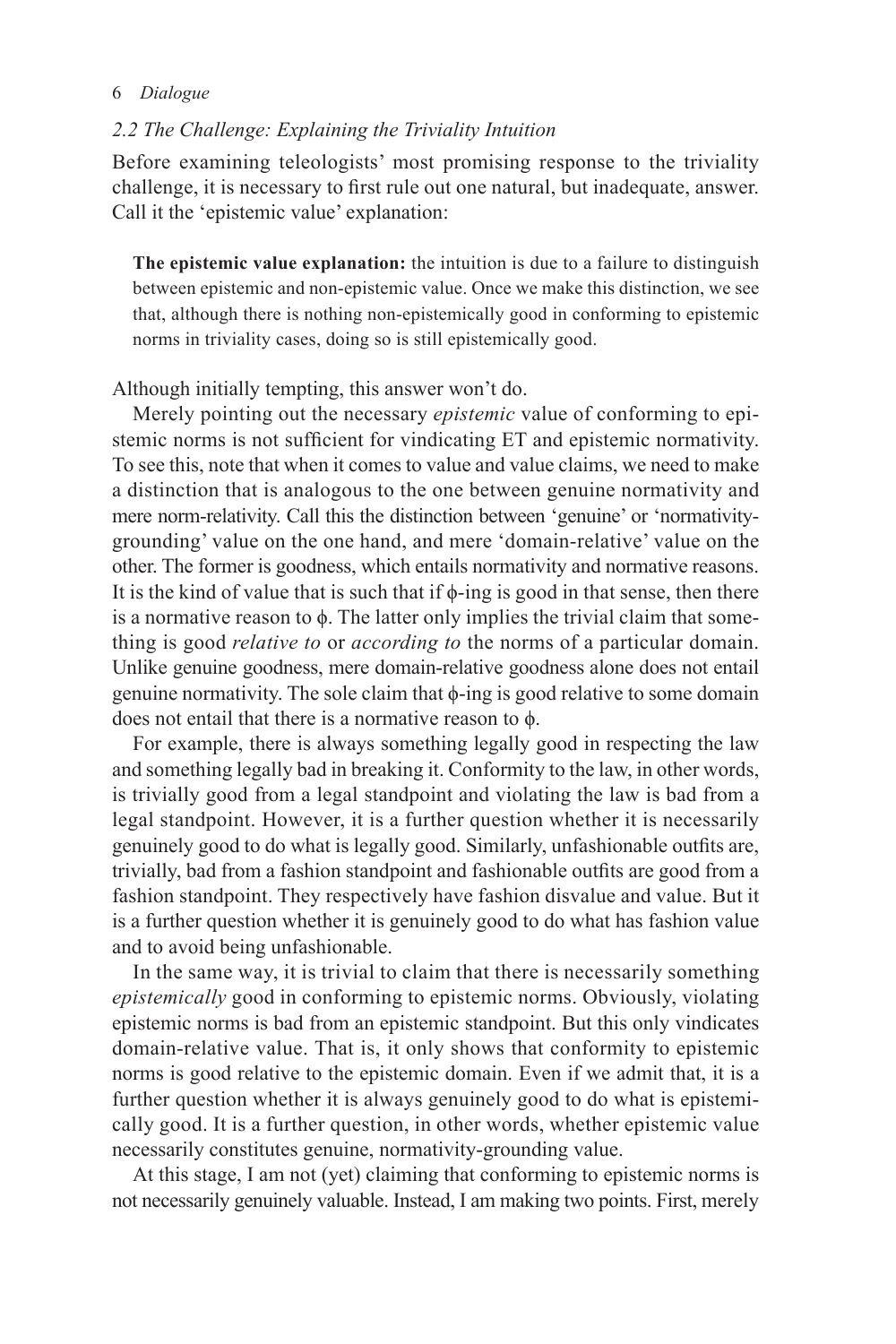associating epistemic norms with *epistemic* value leaves open the question whether it is necessarily genuinely good to conform to epistemic norms. Second, the kind of goodness that is relevant to ET and epistemic normativity is normativity-grounding goodness, not mere domain-relative goodness. Hence, the more precise definition of ET is the following:

```
Epistemic teleologism (ET): epistemology is normative because it is
                    necessarily pro tanto genuinely good to 
                    conform to epistemic norms.
```
Epistemic value, in other words, necessarily constitutes normativity-grounding value according to ET. However, what the triviality intuition suggests is precisely that it is not always *genuinely* good to believe what is *epistemically* good to believe. This is why the epistemic value explanation won't do as a response to the triviality challenge.<sup>9</sup>

A more promising avenue for teleologists is to invoke the difficulty to tell whether something really has no value at all or if it just has *very little* value. Call this the 'minimal value' explanation:

**The minimal value explanation:** we have the triviality intuition because (i) the triviality cases are ones where conformity to epistemic norms is only very minimally (genuinely) good, and (ii) it is easy to mistake very little pro tanto (normativitygrounding) value with no value at all.

Simply invoking the minimal value explanation is not sufficient for getting teleologists off the hook, however. They must also show that such an explanation is appropriate in the case of epistemic norms. This is because one could invoke the same kind of explanation to defend the necessary authority *any* norm, including norms that clearly lack necessary normative authority.

 Consider examples like the law or etiquette. In response to cases where there is seemingly nothing genuinely good in conforming to the law or etiquette—e.g., cases of immoral, absurd, or obscure laws or etiquette rules—one could give a

<sup>9</sup> This is also why ET is distinct, at least in principle, from epistemic consequentialism, i.e., the view that the epistemic good is prior to the epistemic right or that what we epistemically ought to believe is solely a matter of conduciveness to epistemic value. What I call 'ET' in this paper is an answer to the metanormative and metaepistemological question 'what is the source of epistemic normativity?' But this question is distinct from the substantive *epistemological* question that consequentialists answer, namely 'what should we believe, epistemically speaking?' and 'what is the relation between the right and the good *within the epistemic domain*?' An epistemic consequentialist answer to this substantive question is compatible with the conclusion of this article, namely that it is not necessarily genuinely good to conform to epistemic norms.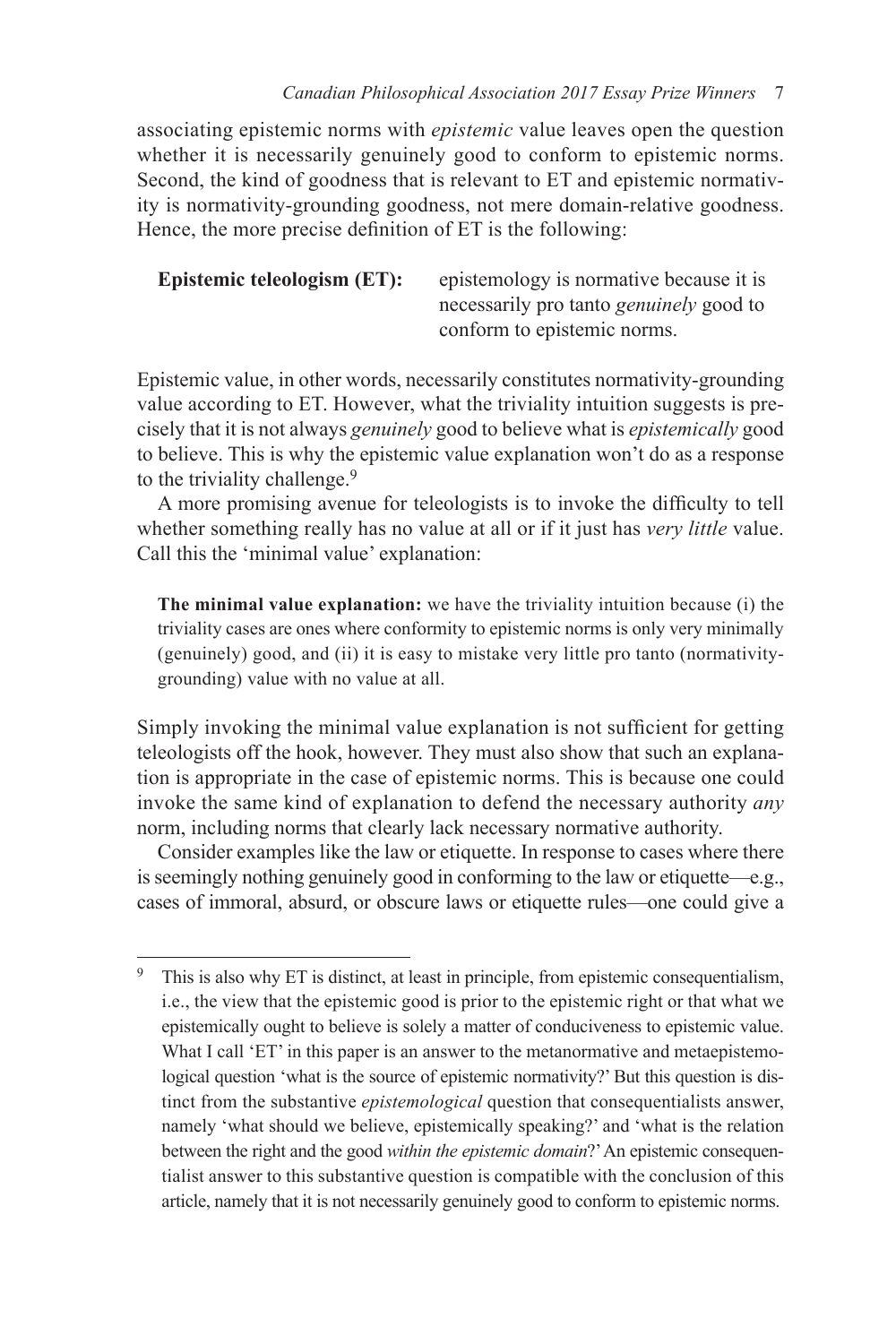minimal value explanation and say that these are simply cases where conformity to the law or etiquette is only very minimally good, which is easy to confuse with no value at all. But such an explanation would obviously not be sufficient for vindicating the necessary genuine value of following the law or etiquette. Hence, in addition to invoking the minimal value explanation, teleologists must tell us why, unlike in the case of laws or etiquette, that explanation is warranted in the case of epistemic norms.

 In the rest of this paper, I will argue that the minimal value explanation is not warranted in the epistemic case.<sup>10</sup> It is not plausible to think that necessarily, conforming to epistemic norms is minimally genuinely good.<sup>11</sup>

# **3. Against the Minimal Value Explanation**

 In what sense exactly is conformity to epistemic norms supposed to be necessarily good according to the minimal value explanation? Philosophers standardly distinguish between three main senses of 'good' or 'valuable.' These are the *prudential* or 'good *for'* sense, the *predicative* or 'good *simpliciter* ' sense, and the *attributive* or 'good *qua member of a kind*' sense. Accordingly, we can distinguish between three possible versions of the minimal value explanation. Its central claim is either that conforming to epistemic norms is necessarily (i) good *for* us, (ii) good *simpliciter* , or (iii) good in an attributive sense. The problem, I will argue, is that all three versions are implausible responses to the triviality challenge. The minimal value explanation is not convincing or successful under any of the three main senses of 'good.'

## *3.1 Minimal Prudential Value*

 Something can be good in the sense of being *prudentially* good or good *for* someone. That is, something can be good in the sense that it makes one's life go well and contributes to one's *well-being* or *interests*. Therefore, a first possible interpretation of the minimal value explanation is a *prudential* version, which holds the following thesis:

**Minimal prudential value:** conforming to epistemic norms is necessarily good *for* us, at least minimally.

 $10$  See also Wrenn (2015b) for relevant discussion.

<sup>11</sup> To be clear, my claim won't be that there is *never* anything good in conforming to epistemic norms. My rejection of ET is compatible with the claim that doing so is *almost always* good or good *in general* . Similarly, it is compatible with the claim that it is good that we have epistemic norms and epistemic concepts. After all, we can plausibly say similar things about domains that lack categorical normativity. Following social conventions is generally or very often good. It is also good that we have social conventions. Yet there is not necessarily a normative reason to follow convention.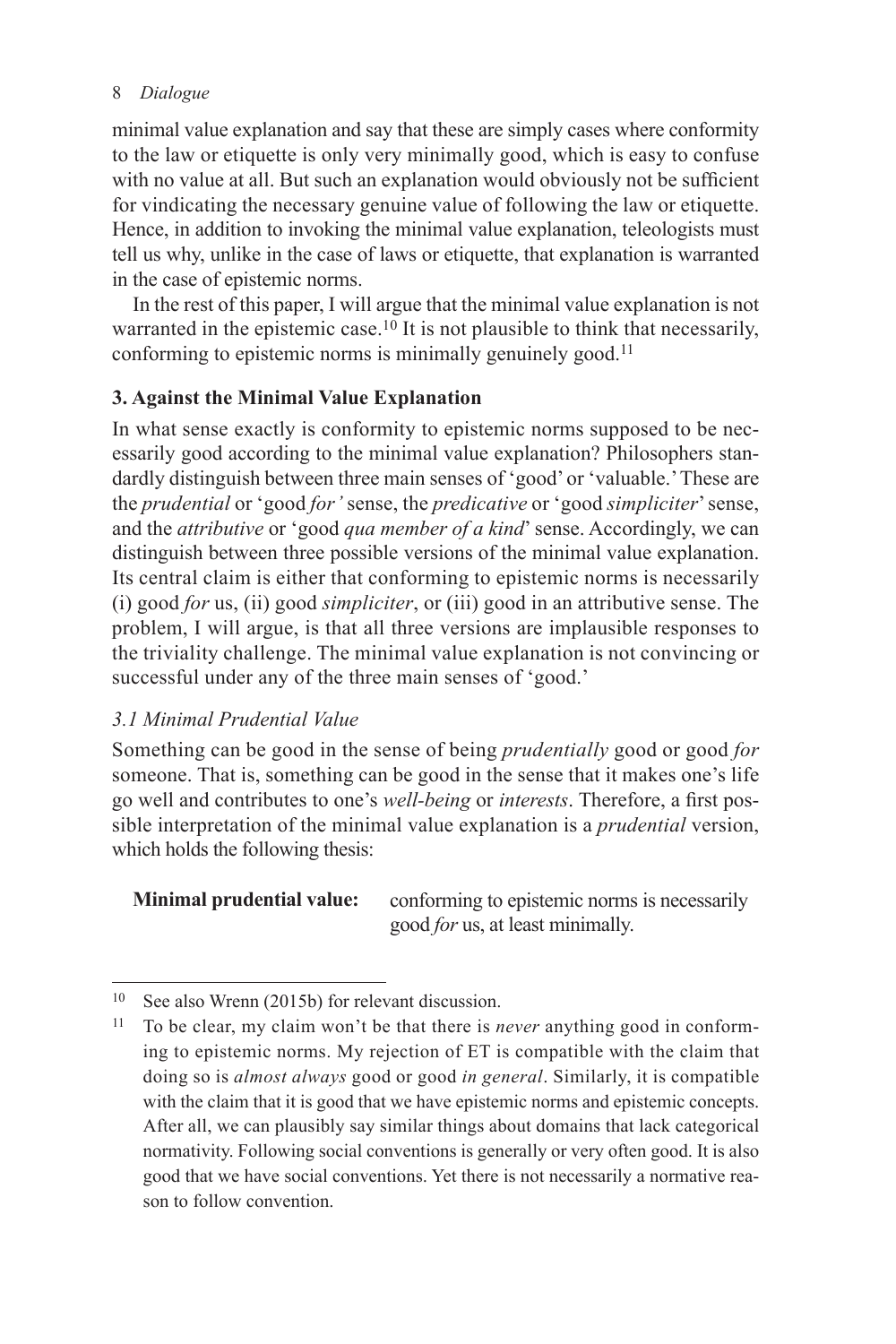As the examples from Section 2 already indicate, however, it is clearly not always good for us to believe the truth, avoid error, follow the evidence, and the like.

 In Dream, the matter at hand is so trivial and disconnected from any of Vincent's interests that conforming to epistemic norms and suspending his judgement about whether the event in question really happened would have had absolutely no impact on his well-being. Similarly, in Even stars, Myriam's violating epistemic norms and believing that the number of stars is even only has positive impacts on her well-being and interests. Having that epistemically unjustified belief seems to only make her life go better. Finally, in examples like Illness, not only would violating epistemic norms be overwhelmingly in Rita's interests, conforming to epistemic norms would be highly *detrimental* to her well-being. Believing what is epistemically justified for her to believe would only make her life go dramatically worse.

 One possible reply is that, although it is not always *actually* good for us to conform to epistemic norms, it is always *potentially* so. It might be claimed, for example, that conforming to epistemic norms necessarily provides us with potential premises for successful good actions. It might also be that violating epistemic norms is always potentially *bad* for us because, for example, any false belief is a potential obstacle to successful good actions. Could teleologists ground epistemic normativity in such potential prudential value? There are three problems with this strategy.

 First, this response shows, at best, that conforming to epistemic norms is always *potentially* good. But this does not mean that there is necessarily a normative reason to conform to epistemic norms. Rather, it means that there is always *potentially* a normative reason to conform to epistemic norms, which falls short of categorical epistemic normativity. The fact that there *might* be a reason for you to  $\phi$  does not mean that there *is* a reason for you to  $\phi$ .

 Second, the argument proves too much. Even if we concede that conforming to epistemic norms is always potentially good for us, *violations* of epistemic norms are also potentially good for us. Even if my belief that my train is leaving at noon is false and epistemically unjustified, there *could* be a schedule change to noon at the last minute, in which case my unjustified belief would allow me to catch my train. Similarly, any true or epistemically justified belief is also potentially harmful. Therefore, if the potential usefulness of conforming to epistemic norms sufficed to vindicate epistemic normativity, it would also establish, implausibly, that there is necessarily a normative reason to *violate* epistemic norms.

 Third, and most importantly, it is not even the case that conforming to epistemic norms is always potentially good for us. Imagine that in Dream there is an evil demon that will kill Vincent right away if he conforms to epistemic norms and suspends his judgement about the question at hand. In such a situation, it is not even potentially good for Vincent to conform to epistemic norms. And yet, suspending judgement about the question at hand is still the epistemically justified doxastic attitude for Vincent.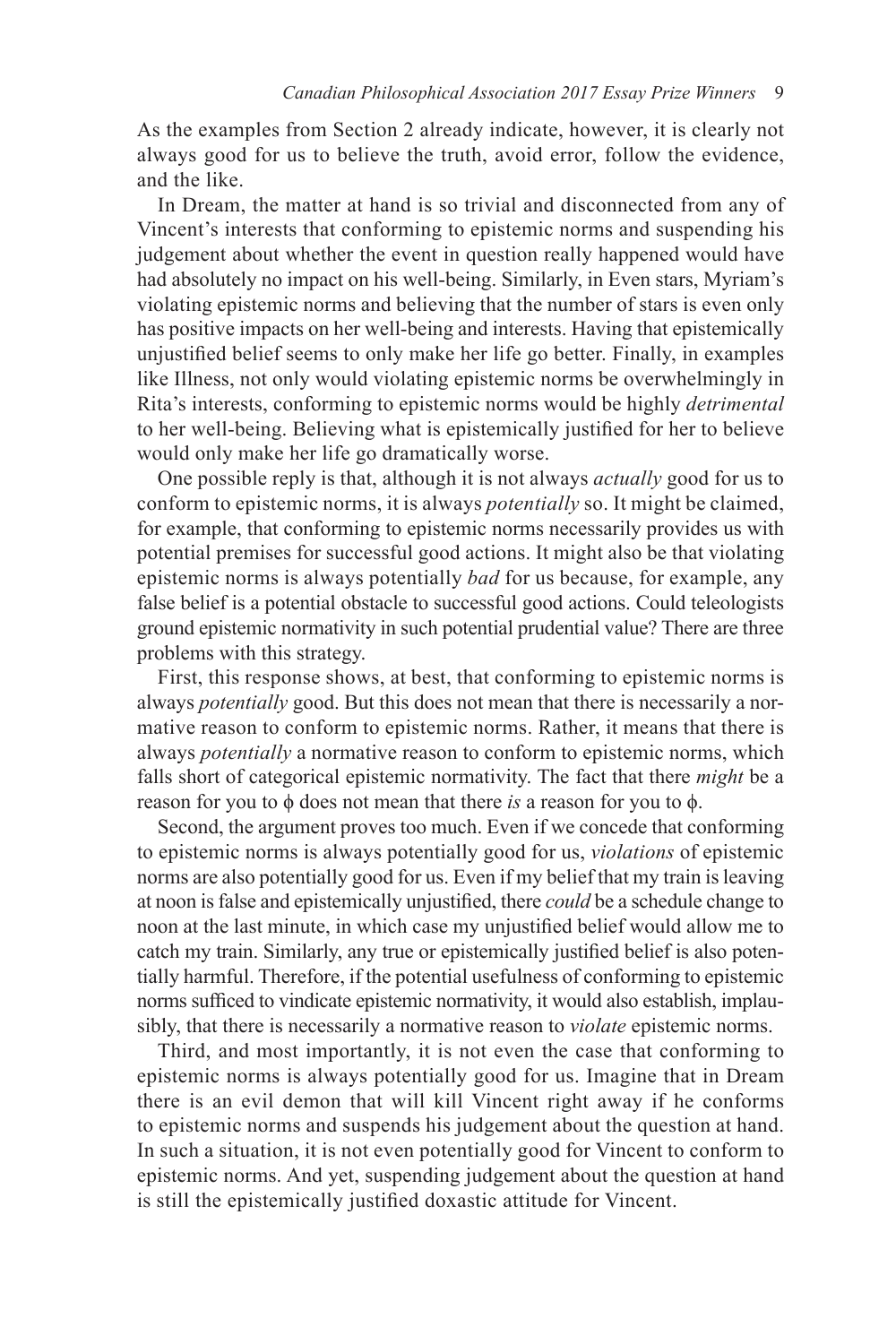Another common line of defence of minimal prudential value is to construe ET not as a *case-based* thesis—i.e., not as the claim that conforming to epistemic norms is good for us *in all particular cases* —but rather as a *rule-based* thesis about what *policies* or *rules* of belief formation are good to adopt in the long run.<sup>12</sup> Epistemic normativity, on this view, is grounded in the prudential value of a policy of systematically conforming to those norms. So, even if we can be in particular cases where conforming to epistemic norms is not good for us, it remains good for us, over time, to systematically conform to epistemic norms, as a matter of general rule or policy.<sup>13</sup>

 This rule-based strategy is not promising for two reasons. First, for agents like those in triviality cases, a policy of always conforming to epistemic norms *except in this one triviality case* would clearly be prudentially better than a policy of systematically conforming to such norms. Even in the long run, they would be better off following the former policy since it would give them the benefits of the latter without its costs. Adopting the latter would not add any prudential value. It is not clear, then, why it would be good for these agents to *systematically* conform to epistemic norms instead of going by a policy that allows them to slip this one time. One might object that a policy of systematically conforming to epistemic norms except in triviality cases is too unrealistic and difficult to follow. But a policy of systematically conforming to epistemic norms is no less difficult to follow. It is just as unrealistic to expect to stick by a policy that requires you to systematically follow your evidence, avoid error, and the like. So this reply is not available to teleologists who want to employ a rule-based strategy.

Second, triviality cases can be modified in ways that cause problems for both case-based and rule-based ET. Suppose that in Dream, Vincent is reminded of the content of his dream after drinking poison while jumping off a plane without a parachute alone in the middle of nowhere. As in the original case, the triviality of the question means that, in the short term, no prudential value would come out of conforming to epistemic norms. But since he is seconds away from a certain death, it would not be good for Vincent in the long run either. Yet, even in this extraordinary situation, Vincent's belief that his dream really happened would still be epistemically unjustified.

A final possible defence of a prudential version of ET is that having beliefs that conform to epistemic norms is good for humans, viewed as a group. It is plausible, for instance, that having such beliefs and norms allow us to pool and share reliable information. But since having reliable information is necessary for our survival and well-being, epistemic norms and epistemic goods are clearly good for us.<sup>14</sup>

 However, this line of thought is not a defence of categorical epistemic normativity. It is not, in other words, a defence of the claim that there is

<sup>&</sup>lt;sup>12</sup> I borrow the labels 'case-based' and 'rule-based' from Lockard (2013).

<sup>&</sup>lt;sup>13</sup> See, for instance, Kornblith (1993) and Leite (2007). See also Kelly (2003), (2007), and Lockard (2013) for discussion.

<sup>&</sup>lt;sup>14</sup> Thanks to Michael Hannon for bringing this possibility to my attention.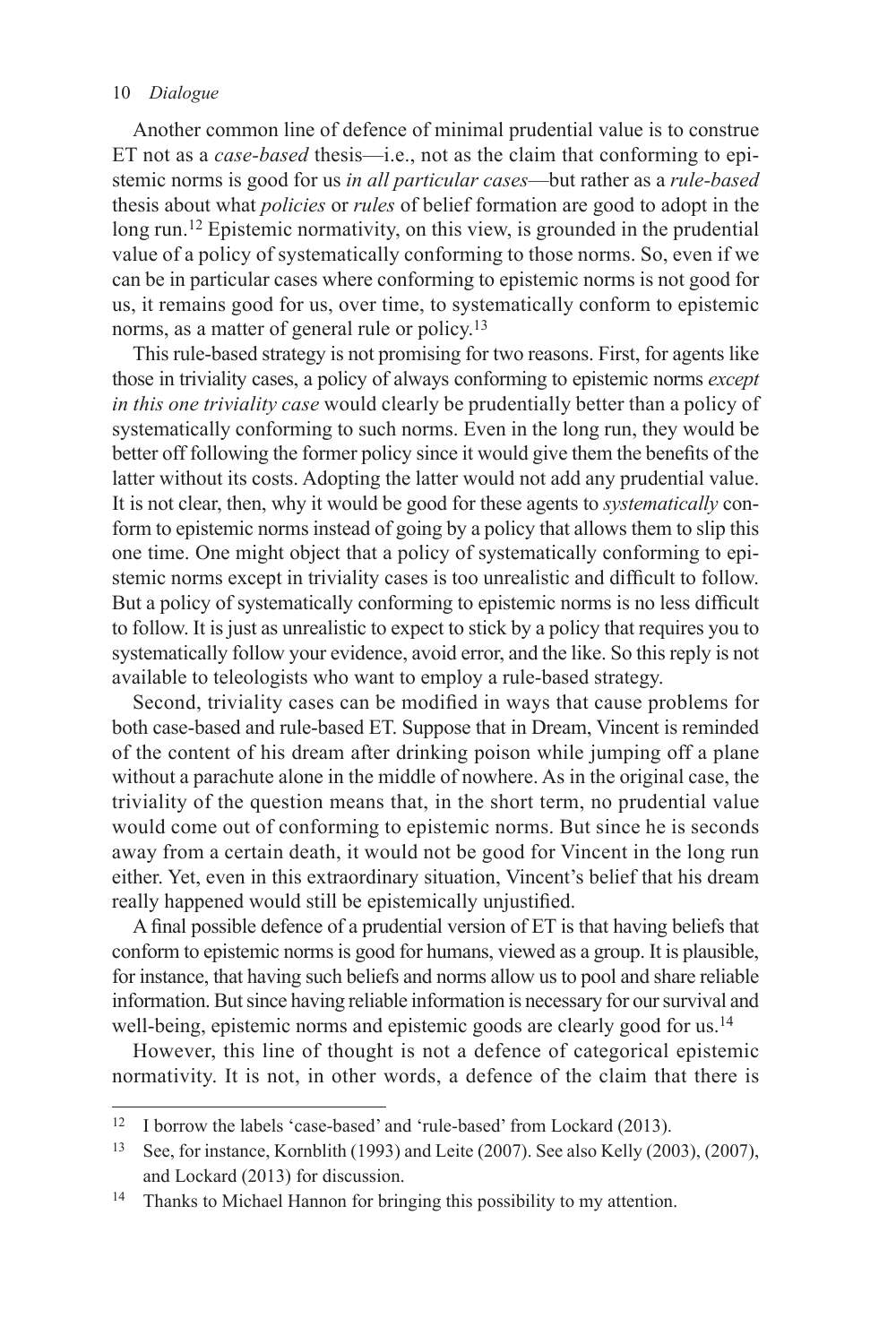necessarily a reason for agents to conform to epistemic norms. At best, it shows that it is good, for the human race, to, for example, have the practice of making epistemic claims, use epistemic concepts, study epistemology, conform to epistemic norms *most of the time* , etc. But none of these conclusions support the necessary normative authority of epistemic norms. Even if we accept that it is good for humans to use epistemic concepts, to make epistemic claims, to generally conform to epistemic norms, and so on, the triviality challenge could still be successful. It could still be the case that conforming to epistemic norms is not necessarily good for agents. After all, the same kind of story could be told about many norms or domains that lack categorical authority. It is probably good for the human race to have developed norms like etiquette, laws, social conventions, and the like. Yet it is not necessarily good for us to conform to these norms.

 At this point, one might respond by questioning the notion of epistemic normativity we have been working with. Why think of epistemic normativity as the notion that epistemic norms have necessary or categorical authority for agents? Do we really want or need more than, for example, the conclusion that conforming to epistemic norms is good most of the time? Perhaps we don't. Perhaps epistemology does have the same kind of authority as etiquette or the law,<sup>15</sup> and perhaps this weaker kind of authority also deserves the label 'normativity.' But whether or not that is the case, it remains true that contemporary epistemologists and normativity theorists typically view epistemology as normative in the categorical or necessary sense. And my concern in this article is only epistemic normativity so understood.<sup>16</sup>

## *3.2 Minimal Predicative Value*

 A second possible sense of 'X is good' is a *predicative* sense, according to which X is good *simpliciter* or *just plain* good, even though it might not be good for anyone. Given this second sense of 'good,' the minimal value explanation of the triviality intuition can also be given a predicative interpretation that implies the following claim:

 **Minimal predicative value:** conforming to epistemic norms is necessarily good simpliciter, at least minimally.

<sup>&</sup>lt;sup>15</sup> See, e.g., Maffie (1990), Laudan (1990a), (1990b), Papineau (2013), Hazlett (2013), and Maguire and Woods (MS.). See also Grimm's (2009) reading of Sosa (2007).

<sup>&</sup>lt;sup>16</sup> In addition to its popularity, another reason to focus on this sense of epistemic normativity is its metaethical or metanormative relevance. Although morality is widely thought to raise metaphysical problems, domains like etiquette, fashion, and the law are not. One natural explanation for that difference is that, unlike the latter domains, normative authority is essential to morality. So the question of whether the authority of epistemology is like that of morality has significant metaethical and metanormative implications. For relevant discussions, see, e.g., Cuneo (2007), Rowlands (2013), and Olson (2014).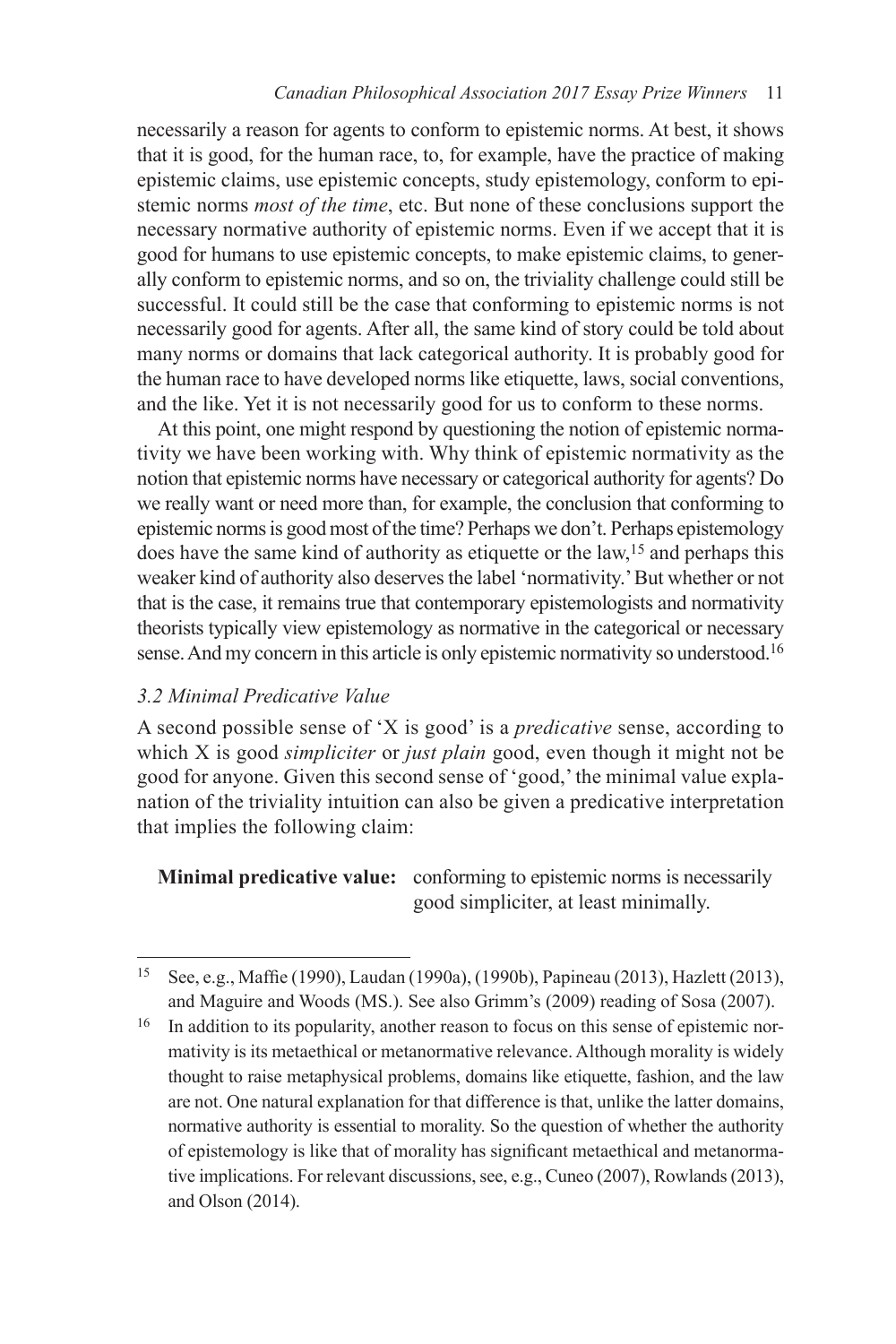This seems to be what many teleologists have in mind, especially those who hold that true belief and knowledge are *intrinsically* good or good *for their own*  sake.<sup>17</sup> This second option is also problematic, however. The claim that conforming to epistemic norms is necessarily good simpliciter leads to at least two deeply counterintuitive conclusions.

 First, if conforming to epistemic norms necessarily led to plainly good states of affairs, there would necessarily be a normative reason to go change the world to make it fit our beliefs. In particular, there would necessarily be such a normative reason precisely and only because it would make our beliefs true or instances of knowledge. As Joseph Raz explains:

 [I]magine that in all cases, if we have a belief about a certain matter then it is *pro tanto* better to have a true rather than a false belief, just because it is true. Consider an example: A month ahead of time I believe that Red Rod will win the Derby or that the Social Democrats will win the elections in Denmark. There may be ways to increase the likelihood that my belief is true. Perhaps I could give valuable advice to Red Rod's jockey, or lend my expertise to the Social Democrats. Is the fact that that will make it more likely that my beliefs are true a reason to do so? If there is value in one's beliefs being true as such then there should be no difference between making reality conform to the belief and making the belief conform to how things are. 18

But this is a deeply counterintuitive result. Plausibly, there is not necessarily a normative reason to act so as to make our beliefs true just because it would give us true beliefs or knowledge. Most of the time, this is no reason to go change the world. Suppose I falsely and unjustifiably believe that the water in Toronto is poisonous. That belief would become knowledge if I poisoned the water. But that is obviously not a reason for me to poison the water.

 Second, minimal predicative value leads to the conclusion that there is necessarily a normative reason for anyone to do *anything* . This second objection starts from the popular Anscombean thesis that you cannot count as φ-ing intentionally unless you know that you are ϕ -ing. As Kieran Setiya explains:

[...] if I have no idea that in humming Beethoven's Ninth I am driving my wife crazy, I simply cannot be driving her crazy *intentionally* —at least not so far as my humming goes. And if I am ignorant of the impatient tapping of my foot, as I pore over a draft of these pages, it too must be unintentional. 19

<sup>&</sup>lt;sup>17</sup> See, e.g., Zagzebski (2003), Lynch (2004), Horwich (2006), and Kvanvig (2008). See, e.g., David (2005), McGrath (2005), Whiting (2013), and Wrenn (2015a), (2015b) for critical discussion.

<sup>18</sup> Raz 2011, p. 45.

<sup>19</sup> Setiya 2003 , p. 343.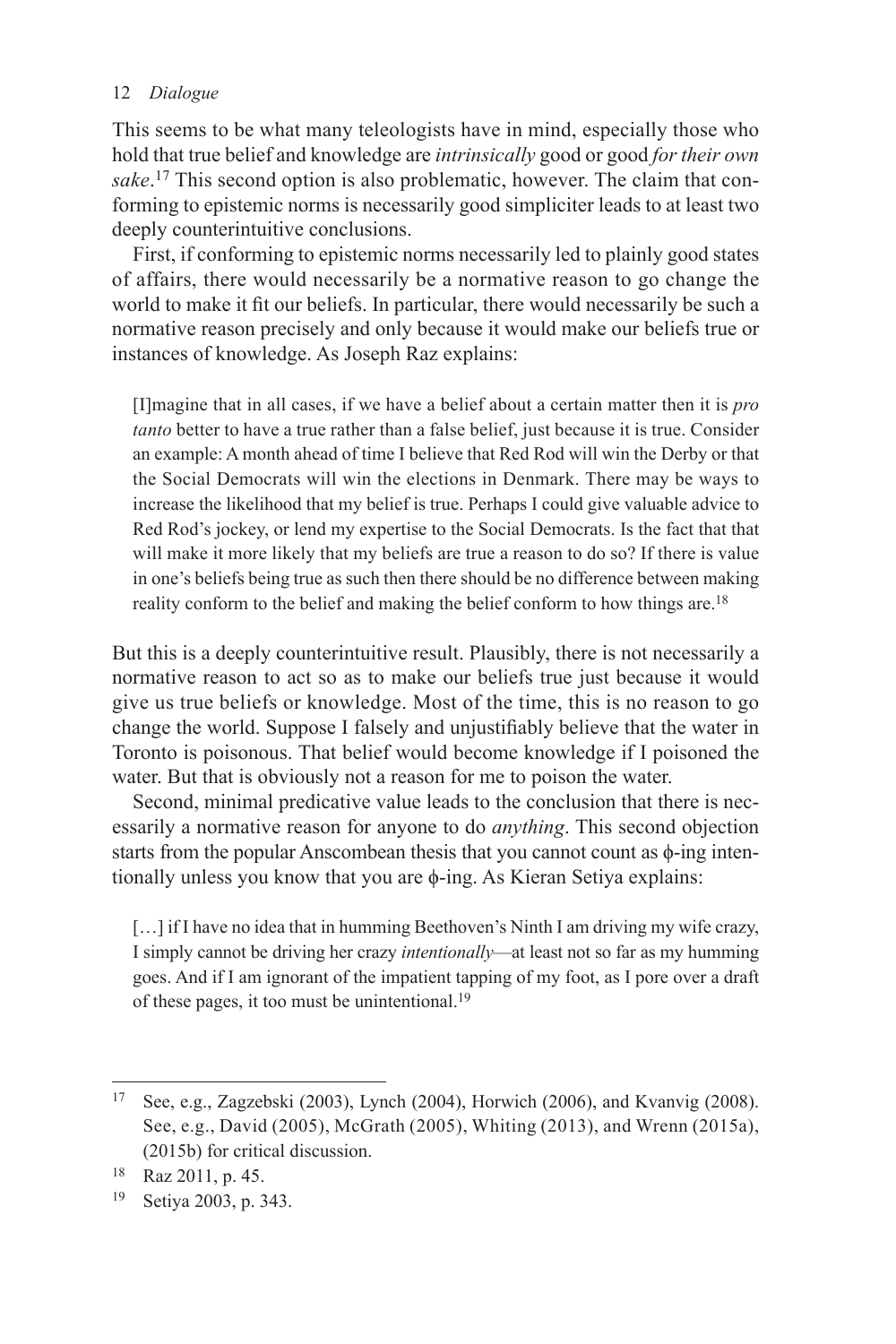Part of what it is to  $\phi$  intentionally, then, is knowing that you are  $\phi$ -ing. But, if knowledge is necessarily plainly good, it follows that there is necessarily something good in φ-ing intentionally, namely the knowledge that you are ϕ -ing. Hence, ϕ -ing intentionally necessarily brings about something good, namely knowledge. Epistemic teleologists are therefore led to an absurd conclusion: since it is necessarily good to intentionally do *anything,* there is necessarily a normative reason for anyone to intentionally do anything, including the most horrible, absurd, or pointless acts you can imagine.

 Of course, one could reject the claim that intentional action essentially involves knowledge. However, even opponents to the Anscombean thesis would have to admit that knowledge is still part of *most* cases of intentional action. But this weaker claim—that knowledge is involved in most cases of intentional action suffices to generate an almost equally counterintuitive conclusion, namely that there is *almost always* a normative reason for anyone to do anything.

 Could teleologists bite these two bullets in response? They could, but it would put ET in an unfavourable position in the current dialectic. This would only add to the intuitive cost of ET, which already includes rejecting the triviality intuition. The problem is that the teleological minimal value explanation is up against an alternative explanation, the denial of ET, which does not have these costs. It is hard to see, in that context, why the minimal value explanation would be preferable.

 Are there considerations that *favour* minimal predicative value? Michael Lynch and Jonathan Kvanvig have each offered prominent cases for the claim that true beliefs are intrinsic or final goods. If sound, these arguments could perhaps tip the balance in favour of ET and the minimal predicative value.

 According to Lynch, we all care about truth for its own sake and not for the sake of something else. We are committed, in other words, to the final value of believing the truth and avoiding error. To support this claim, Lynch offers the following two thought experiments:

 Some super neuroscientists give you the choice between continuing to live normally, or having your brain hooked up to a supercomputer that will make it *seem* as if you are continuing to live normally (even though you're really just floating in a vat somewhere). When in the vat, you will continue to have all the same experiences you would have in the real world. Because of this, you would believe that you are reading a book, that you are hungry, and so on. In short, your beliefs and experiences will be the same, but most of your beliefs will be false. If we didn't really prefer true beliefs to false ones, we would be simply ambivalent about this choice. Vat, no vat; who cares? But we don't say this. We don't want to live in the vat, even though doing so would make no difference to what we experience or believe. This suggests that we have a basic preference for truth.<sup>20</sup>

<sup>&</sup>lt;sup>20</sup> Lynch 2004, p. 17.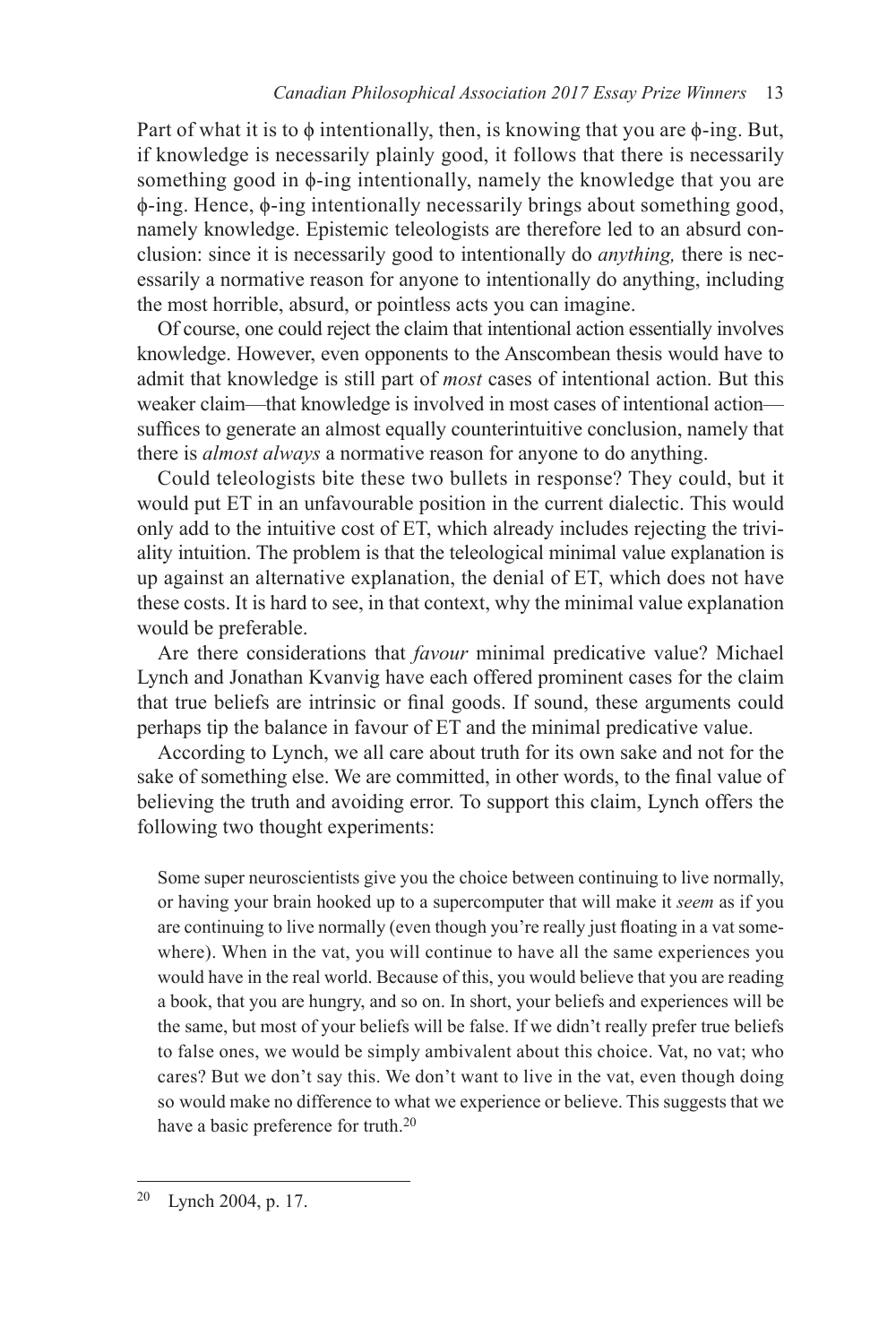Suppose that, unbeknownst to us, the world began yesterday—it *seems* older, but it isn't. If I really lived in a 'Russell world,' as I'll call it, almost all my beliefs about the past would be false. Yet my desires would be equally satisfied in both worlds. This is because the future of both worlds unfolds in exactly the same way. […] In other words, whatever plans I accomplish now, I would also accomplish if the world had begun yesterday, despite the fact that in that case, my plans would be based on false beliefs about the past. Yet, given the choice between living in the actual world and living in a Russell world, I strongly prefer the actual world. Of course, once "inside" that world, I wouldn't see any difference between it and the real world; in both worlds, after all, events crank along in the same way. But that is beside the point. For the fact remains that thinking about the worlds only insofar as they are identical in instrumental value, *there is difference right now* between the two worlds that matters to me. Even when it has no effect on my other preferences, I—and presumably you as well—prefer true beliefs to false ones. 21

If Lynch is right that we care about truth for its own sake, then we have the basis for a promising argument in favour of ET. In general, the fact that we value something for its own sake is strong evidence that it *really is* valuable for its own sake.<sup>22</sup> That argument can be summarized as follows:

- 1. We all value the truth for its own sake.
- 2. If we all value the truth for its own sake, then, in all likelihood, the truth really is valuable for its own sake.
- 3. Therefore, in all likelihood, the truth is valuable for its own sake.
- 4. Therefore, in all likelihood, it is necessarily good to conform to epistemic norms<sup>23</sup>

There are two main problems with this argument, both of which concern premise 1.

 First, even if we admit that Lynch's thought experiments provide evidence that we value the truth for its own sake, our data also includes the triviality intuition. While Lynch's thought experiments might be informative, we must also remember the triviality cases from Section 2, which suggest precisely that we do *not* value the truth for its own sake. Hence, even if Lynch's examples indicate that we value the truth for its own sake, their force is mitigated by the triviality intuition.

<sup>21</sup> Lynch 2004 , p. 18.

<sup>&</sup>lt;sup>22</sup> See Whiting (2013) for a helpful discussion of this point.

<sup>23</sup> For the sake of argument, I take for granted that conforming to epistemic norms is the best means to the goal of believing the truth and hence that if believing the truth is necessarily good, then so is conforming to epistemic norms.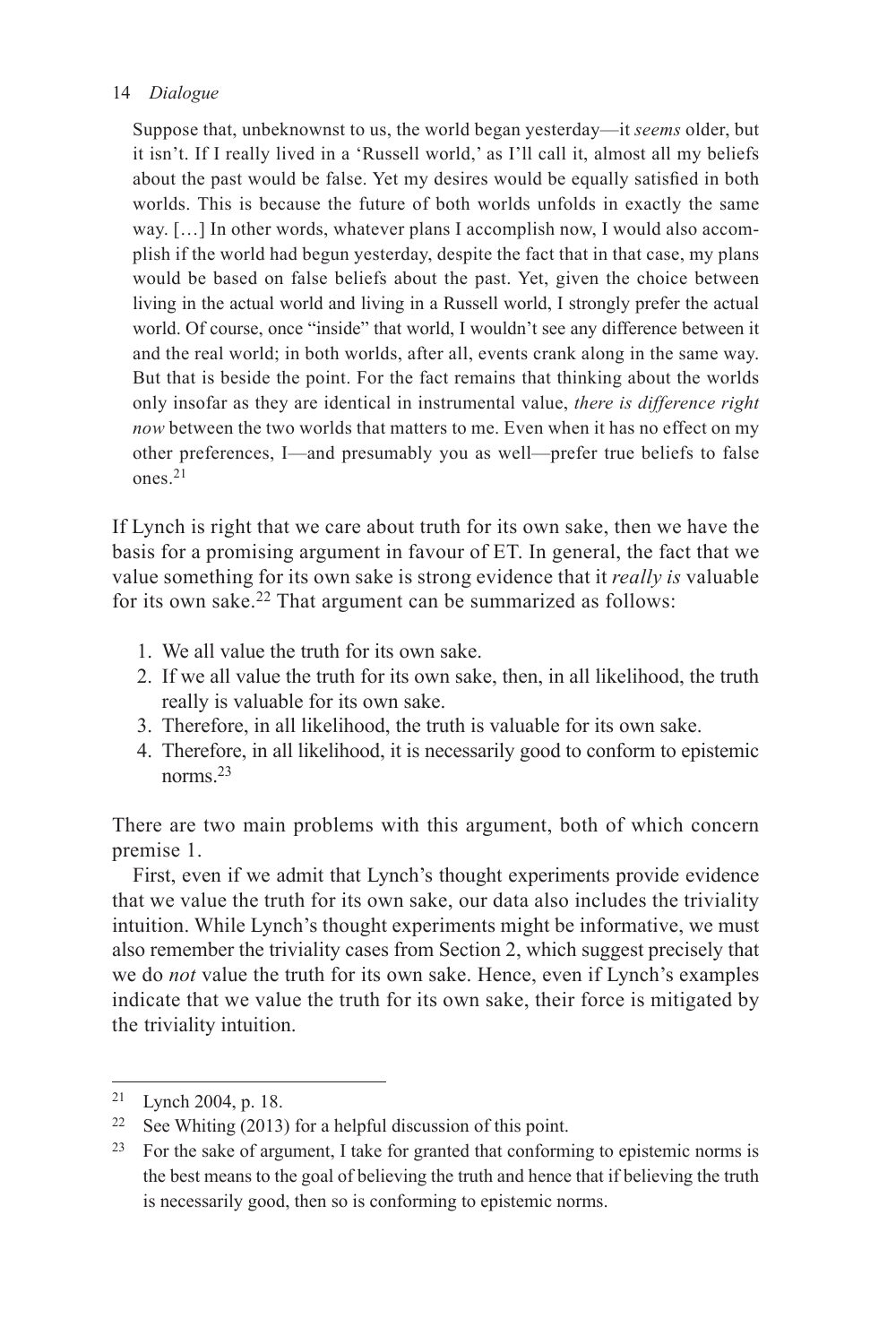Second, and more importantly, these thought experiments do not convincingly show that we care about the truth for its own sake. Lynch is surely right that, in his first example, most of us would decline the neuroscientists' offer. However, the reason is that it would rob us of many of the things we value most. If I entered the machine, I would no longer, for instance, be in contact with the people I love. I would stop being involved in their lives and they would stop being involved in mine. I would not help anyone ever again, I would stop improving the lives of others, I would not achieve anything anymore, I would not witness the great historical events of my lifetime, I would stop travelling, going to concerts, and so on. Granted, many of these things probably require knowing the truth. However, that does not mean that I value knowing the truth for its own sake. What I value is being in contact with loved ones, helping others, travelling, going to concerts, and so on. Not *knowing* that I am.

 Regarding his second example, I should say that it is not clear to me that we would all prefer the actual world to a world that—unbeknownst to us—just came into existence. After all, a mind-boggling amount of horrible things happened up until yesterday in the actual world. But, if we are in the world imagined by Lynch, then none of these horrible things actually happened. No war, no illness, no genocide, no torture. Clearly, some of us might prefer that.

 But, even if we set that aside, it is not clear that this preference would essentially have to do with knowing the truth. I would prefer the actual world because the other option would mean that most of the things that give my life value and meaning never actually happened. It would mean, for instance, that I never improved the life of anyone, that I never fulfilled promises, that I never finished my PhD, that I never built a relationship with my spouse, that the Montreal Canadiens never won the Stanley Cup, and so on.

 The point is that, in both examples, our preference for the actual world can plausibly be explained without invoking our valuing the truth for its own sake. Of course, that alone does not entail that we do not, in fact, value the truth for its own sake. However, it does mean that Lynch's thought experiments fail to show that we do.<sup>24</sup>

 Kvanvig also argues that true belief is valuable for its own sake, but via reflection on what the *cognitively ideal* agent would be like:

 [I]magine a world where no practical needs are left unmet and where no limitation of cognitive power creates any need for informational content to trump any value for truths with little or no content. […] We should ask ourselves, regarding possible individuals in such a cost-free environment, what the cognitive ideal would involve. [...] Part of the cognitive ideal, whatever else it may involve, is knowledge of all

<sup>&</sup>lt;sup>24</sup> For more on Lynch's arguments, see David (2005), McGrath (2005), Whiting  $(2013)$ , and Wrenn  $(2015a)$ ,  $(2015b)$ .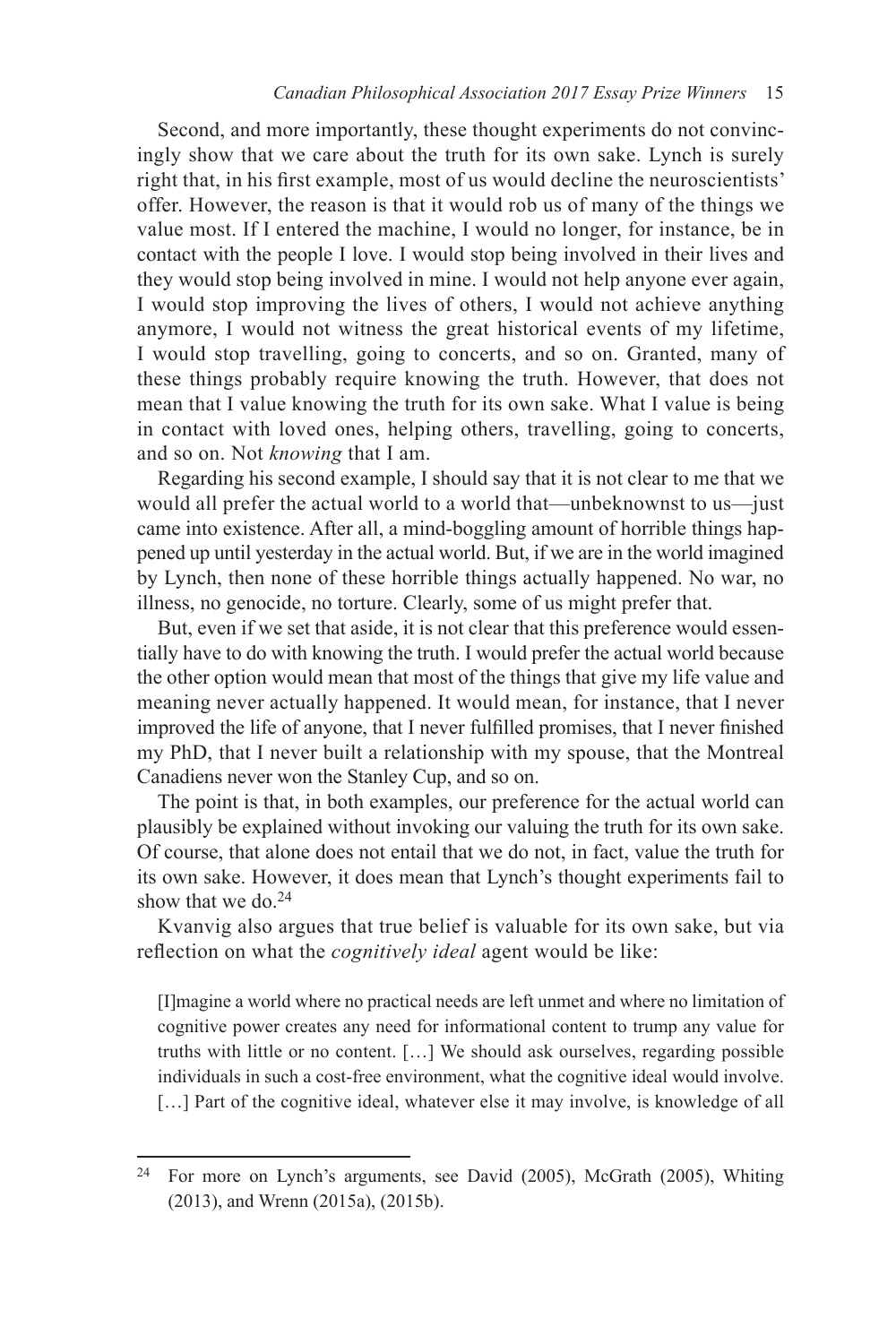truths; omniscience, for short. But for omniscience to be part of the ideal, no truth can be pointless enough to play no role at all in the story of what it takes to be cognitively ideal.<sup>25</sup>

Kvanvig seems to offer the following argument:

- 1. In cost-free environment where no practical needs are left unmet, a cognitively ideal agent would know all truths.
- 2. The cognitive ideal in such a world would not consist in knowing all truths if true belief was not valuable for its own sake.
- 3. Therefore, true belief is valuable for its own sake.

What does 'cognitive' in 'cognitive ideal' refers to exactly? One natural suggestion is that it just means 'epistemic.' On that reading, the cognitively ideal agent just is the agent who is ideal from an epistemic point view. This is a natural reading given that the cognitive is typically cashed out in terms of the 'mind-to-world' direction of fit. If 'cognitive' is defined in terms of the aim of representing reality accurately, then it is virtually equivalent to 'epistemic.'

 The problem with this reading of 'cognitive ideal,' however, is that it makes Kvanvig's argument invalid. As we have already seen, merely showing that something is epistemically good is not sufficient to show that it is genuinely good and not merely domain-relatively good. It might be true that the epistemic ideal would involve omniscience. However, it is a further question whether it is necessarily genuinely good to do what the epistemic ideal being would do, i.e., to believe what is epistemically best to believe.

 Compare this with the idea of the *etiquette* ideal. Trivially, the ideal agent from the standpoint of etiquette would always conform to every rule of etiquette. But that does not mean that it is always genuinely good to behave in the way that the etiquette ideal would behave. In the same way, no matter how we characterize the epistemic ideal, the crucial question is whether it is always genuinely good to do what the epistemically ideal agent would do. What the triviality intuition suggests is precisely that it is not.

An alternative reading of the first premise is that the 'cognitive ideal' does not refer merely to the 'epistemically' ideal agent, but rather to the cognition of the *genuinely ideal* agent. In other words, perhaps the first premise of Kvanvig's argument should be interpreted as the claim that an agent who always does what is genuinely best always behaves as the epistemically ideal agent would behave. However, if this is how the first premise should be read, then the argument becomes question begging since it takes ET for granted. Instead of showing that epistemic value necessarily constitutes normativity-grounding

<sup>25</sup> Kvanvig 2008 , pp. 209-210.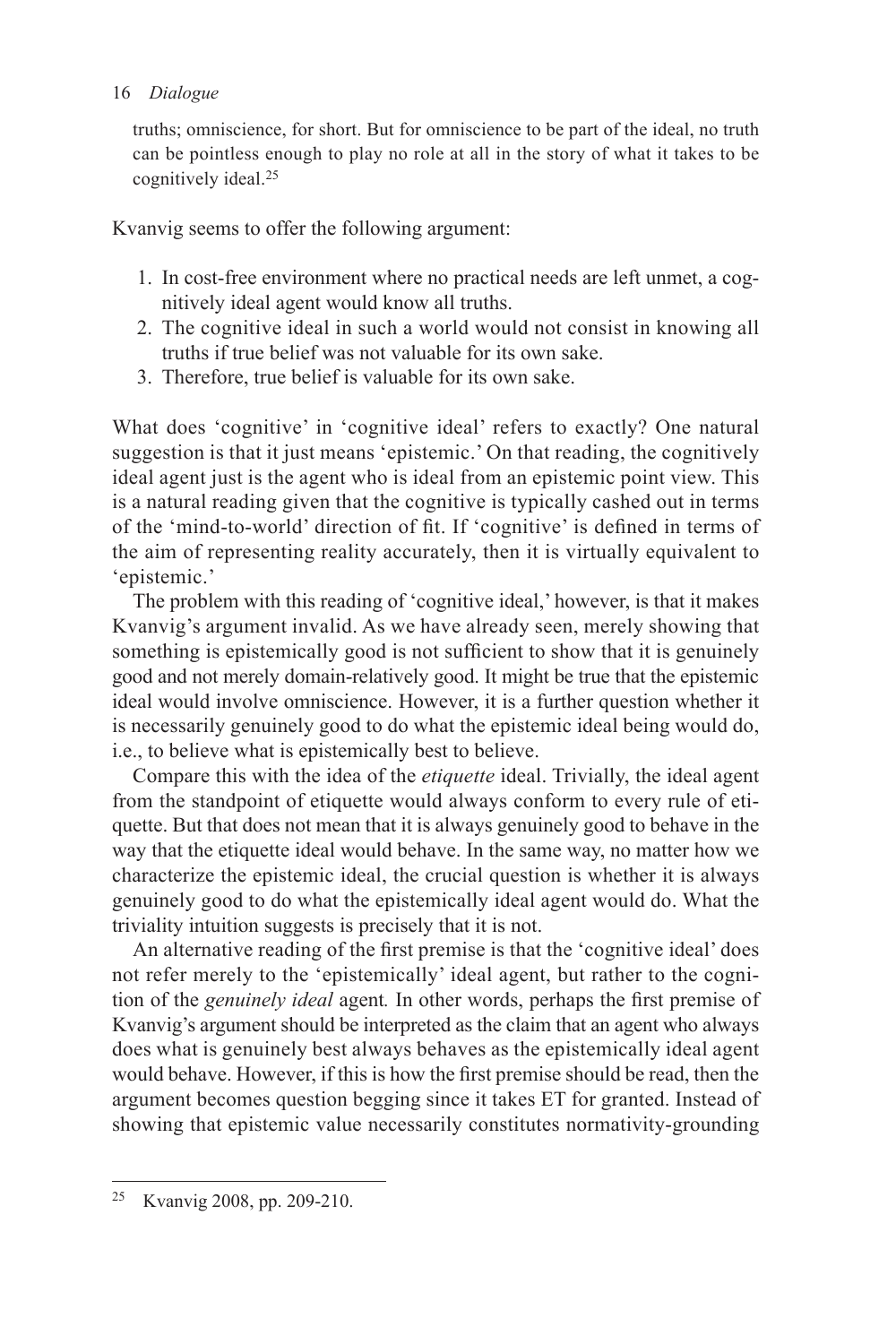value, this second reading of the argument uses this claim as part of its first premise. So Kvanvig's argument is either invalid or question begging.

 But perhaps I have misinterpreted Kvanvig's passage. So far, I have taken his 'cognitive ideal' point to be a deductive argument in favour of the value of truth. However, another interpretation is that Kvanvig only aims to provide an intuition pump. Under this interpretation, his point is simply that, when we try to imagine the cognitively ideal agent in a cost-free environment with no practical needs unmet, our intuitions tell us that such an agent is omniscient. Suppose Jon and Joan live in such an environment. Jon knows all truths, except for one completely inconsequential and obscure fact, about which he is wrong. Joan, in contrast, really knows all truths. Isn't there something better with Joan compared to Jon? Isn't Jon a little further from the ideal than Joan? But, if that is our intuition, then aren't we committed to the claim that there is at least something good in any true belief, however pointless?

A first thing to note is that if Kvanvig is only offering an intuitive case, then it is doubtful that it can suffice to vindicate minimal predicative value in the present context. Even if we admit Kvanvig's intuition, the predicative version of ET still has the counterintuitive implications outlined above and we still have the triviality cases. So, even if it provides *some* support for minimal predicative value, Kvanvig's intuition likely won't be enough to tip the scale in teleologists' favour.

 What should we make of Kvanvig's intuition? Once again, we must distinguish between what it takes for an agent to be ideal from an epistemic standpoint and what the cognition of a genuinely ideal agent would be like. As we have already seen, there is plausibility to the idea that the agent who's ideal from an epistemic standpoint would be omniscient. So, in a sense, it is plausible that there is something worse or less than ideal with Jon compared to Joan: he is epistemically worse than her. He is less than epistemically ideal. But, once again, this claim only entails the domain-relative claim that knowing the truth is *epistemically* valuable.

 What teleologists need is the intuition that Joan is *genuinely* better than Jon. But, once we set aside domain-relative value, it becomes less obvious that there must be something just plain worse with Jon. If the only difference between the two is really just a single, completely pointless piece of knowledge, then it is hard to see why Joan's situation would be genuinely better. One possible response is that, if we had to choose between being in Jon's situation and Joan's situation, most of us would choose Joan's. This might be true, but it is not clear that our answer to this question can be trusted as a guide to what is genuinely valuable.

 To see this, consider an alternative version of the Jon and Joan case. Imagine that Jon conforms to all the rules of Victorian table etiquette, except for one completely inconsequential, unnoticeable, and practically unenforceable rule. Joan, in contrast, conforms to all the rules of Victorian table etiquette, including the obscure one that Jon violates. Once again, both agents are in a cost-free environment where no practical needs are left unmet. Hence, there are no costs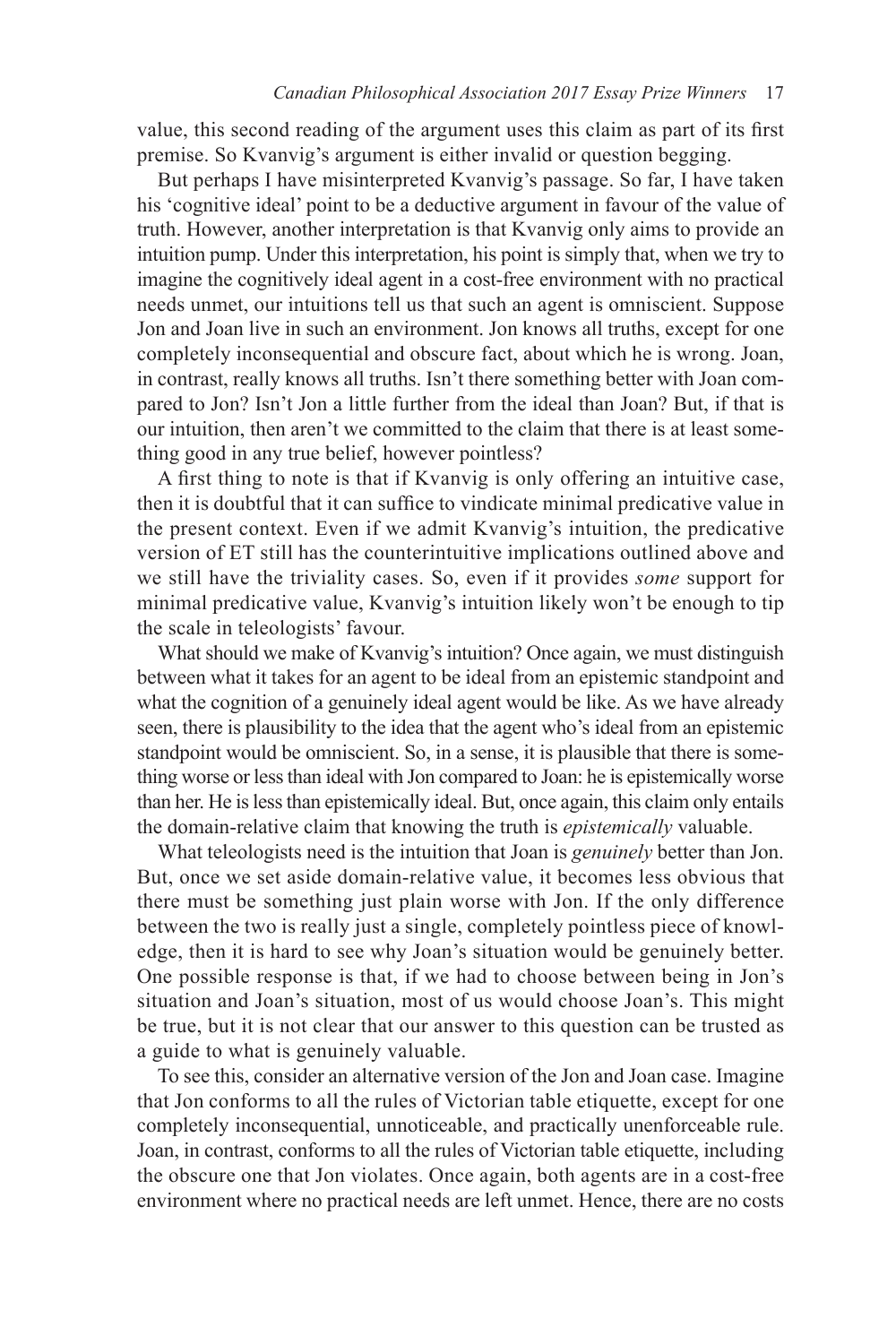or benefits associated with following or violating the obscure rule in question. But what would we do if we had to choose between being in Jon's situation and Joan's situation? I suspect that most of us would choose Joan's. After all, there is no practical cost associated with conforming to that additional rule and no benefit to violating it. So why not? Yet conforming to Victorian table etiquette is obviously not necessarily good simpliciter.

 So, for all these reasons, Kvanvig's 'cognitive ideal' point does not show that conforming to epistemic norms is necessarily good simpliciter. 26 More generally, given the failure of the two most prominent cases in its favour as well as the problems outlined above, I conclude that the predicative version of the minimal value explanation is implausible. Conformity to epistemic norms does not appear to be necessarily just plain good.

## *3.3 Minimal Attributive Value*

 This leaves the third, attributive sense of 'good.' This is the sense of 'good' that we use to refer to something being good *qua member of a kind K* . To be a good member of K in this sense is to do or be able to do what members of K are supposed to do qua members of K. It is, in other words, to achieve or be able to achieve the defining aim, function, or telos of members of that kind. We use this attributive sense of 'good' when we judge, for instance, that X is a good toaster, a good football player, a good teacher, and so on. Corresponding to this third kind of value is a final possible version of the minimal value explanation, which holds the following:

# **Minimal attributive value:** there is necessarily something attributively good in conforming to epistemic norms, at least minimally.

There are several possible ways to flesh out this idea, but the most obvious one is in terms of good and bad *beliefs* . Perhaps beliefs that conform to epistemic norms are necessarily good, well-functioning, or successful *qua* beliefs. Such beliefs, the suggestion goes, are as they are supposed to be qua beliefs. Just like toasters that toast well, beliefs that conform to epistemic norms fulfil the constitutive aim or function of beliefs. 27

 The problem, however, is that, even if it is true, this attributive value claim alone cannot vindicate ET and epistemic normativity. This is because goodness

<sup>&</sup>lt;sup>26</sup> For more on Kvanvig's argument, see Whiting (2013) and Wrenn (2015a), (2015b).

 $27$  This is a common way to interpret the popular idea that 'belief constitutively aims at truth.' See, for instance, Velleman (2000), Burge (2003), Bergmann (2006), Bird ( 2007), Fassio ( 2011), McHugh ( 2011), Graham ( 2012), Littlejohn ( 2013), and Nolfi (2015). I discuss the connections between the aim of belief and epistemic normativity more extensively in Côté-Bouchard (2016).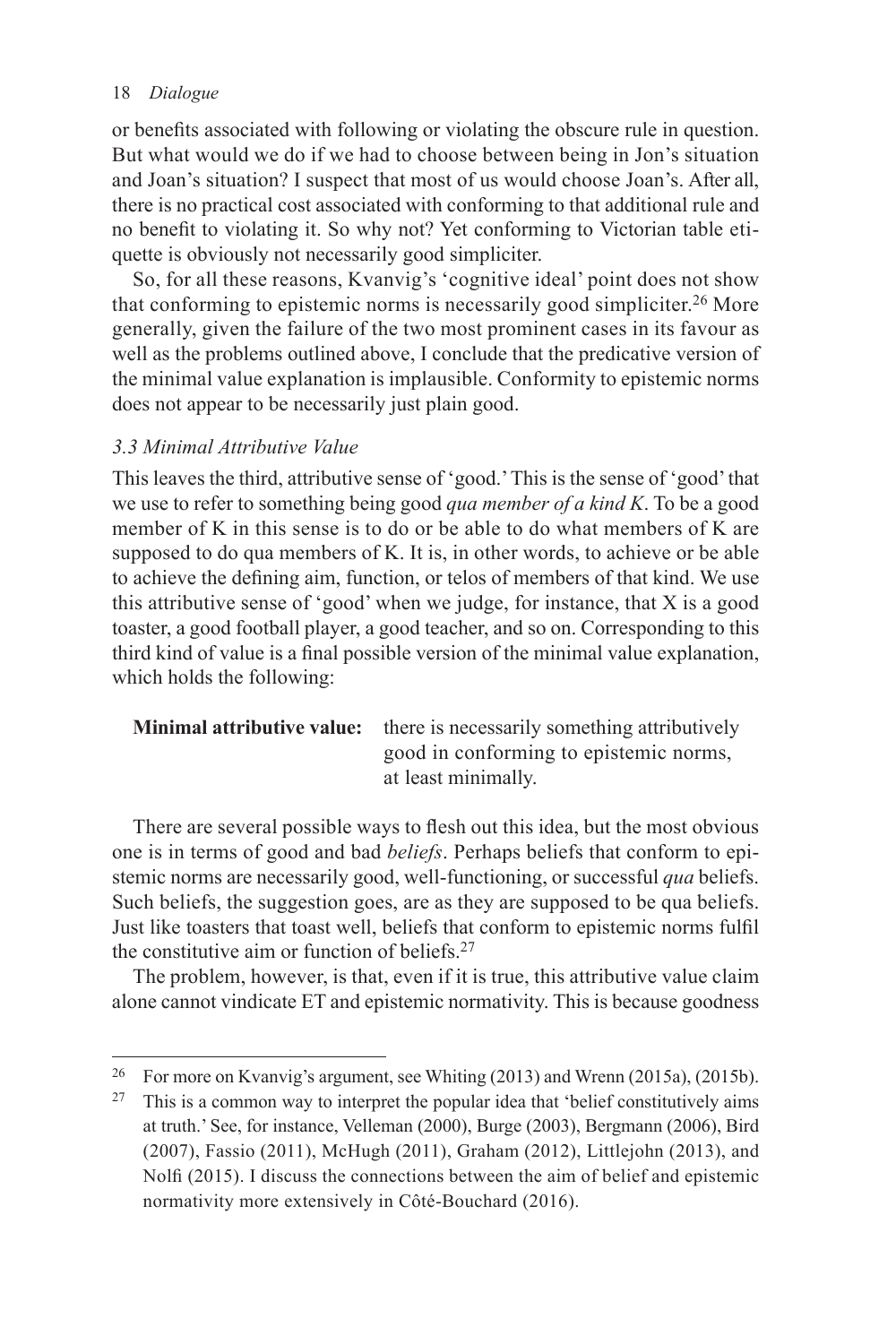*qua* member of a kind is not necessarily genuine or normativity-grounding goodness. The mere fact that X is well-functioning or successful qua member of kind K does not entail that it is genuinely good to be  $X$ , to have  $X$ , or to promote X. It leaves open the question of whether it is genuinely good to be a good member of K or to do what good members of that kind do. Hence, it only entails mere domain-relative value.

 For example, part of being a good torturer is to make one's victims suffer intensely for a long time. This is what torturers are supposed to do qua torturers. Similarly, part of being a good hired killer is to murder one's victims quickly and without leaving a trace. This is what hired killers are supposed to do qua hired killer. But those attributive value claims do not make it genuinely good to make people suffer intensely for a long time or to murder swiftly and without leaving a trace. Even if we accept that this is what good torturers and hired killers do, such attributive value claims leave open the question of whether it is genuinely good to be a good torturer or a good hired killer. This means, in turn, that it leaves open the normative question of whether there is any normative reason to do what good torturers or good hired killers do.

 Therefore, showing that conforming to epistemic norms means having wellfunctioning beliefs won't suffice for vindicating ET and epistemic normativity. Even if the underlying attributive value claim is true, it still leaves open the normative question of whether it is necessarily genuinely good to have beliefs that are good qua beliefs and to avoid beliefs that are bad qua beliefs. But this is what teleologists need to show. What the triviality intuition suggests is precisely that there is sometimes no normativity-grounding value in having wellfunctioning beliefs and in avoiding defective beliefs.

 The same problem arises if we claim instead that agents who conform to epistemic norms are necessarily good qua *believers,* qua *inquirers,* qua *epistemic agents,* and the like. Even if they are true, these attributive value claims only entail domain-relative goodness since they leave open the normative question of whether it is necessarily genuinely good to be a good believer, a good inquirer, a good epistemic agent, and the like. Once again, this is precisely what the triviality intuition calls into question.

 Could teleologists claim, instead, that conforming to epistemic norms necessarily makes us well-functioning qua *human beings* ? This may be more promising since it is admittedly harder to deny that being good qua human agent is necessarily genuinely good. The problem, however, is that it is implausible that violating epistemic norms necessarily makes people defective qua human beings and that conforming to epistemic norms necessarily contributes to making one a well-functioning human agent. As we have already seen, to say that X is a good member of a kind K is to say that it does what members of that kind are supposed to do. It is to say, in other words, that it can achieve the constitutive, essential, or defining aim, function, or *telos* of members of that kind. But what is the essential telos of human agents? When are humans defective or well-functioning?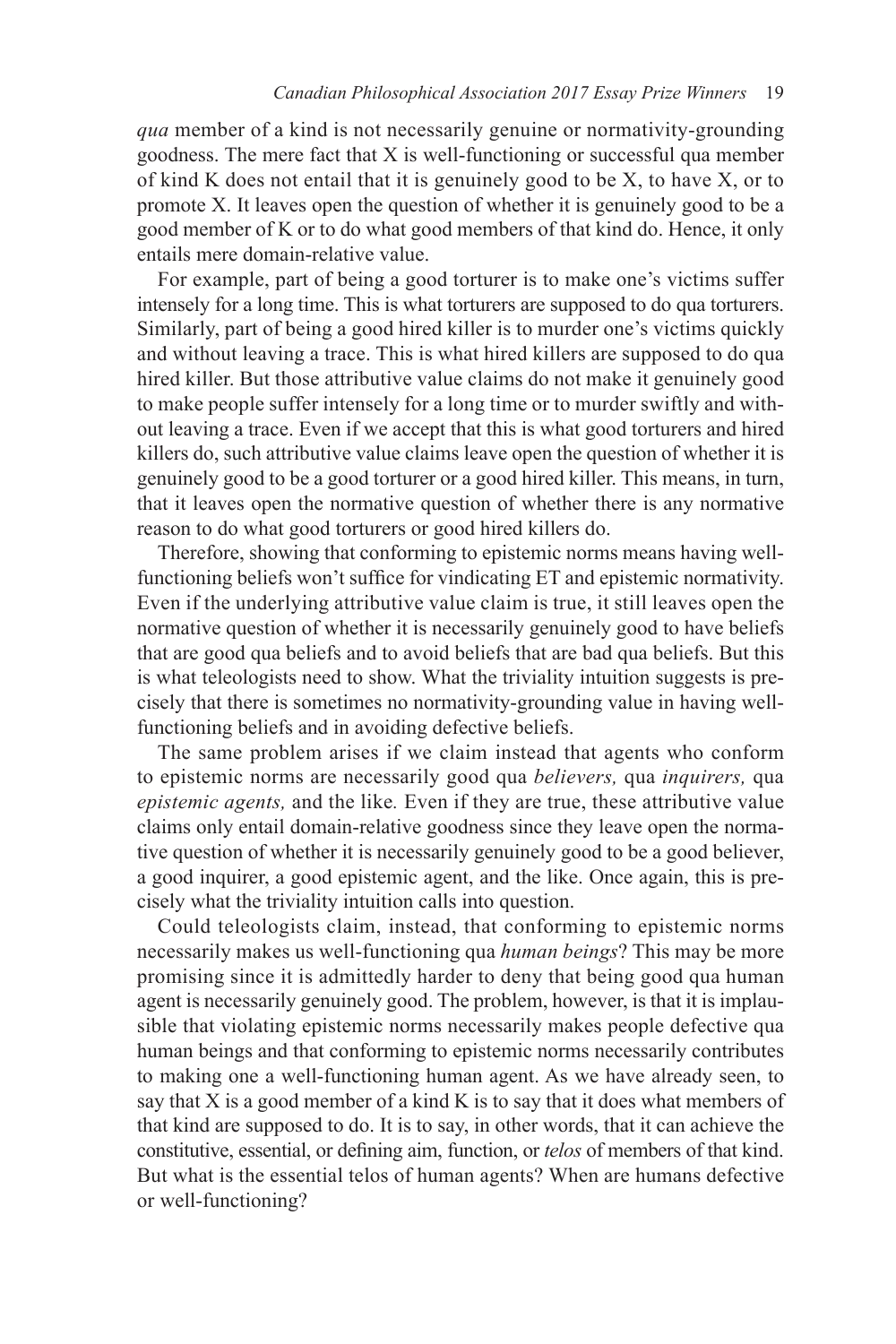One natural answer is that we are well-functioning insofar as we *flourish*. As we have already seen, however, conforming to epistemic norms is not necessarily good *for* us and violating epistemic norms is not necessarily bad for us. But it is hard to see how  $\phi$ -ing could be necessary for our flourishing without being also good for us. The reasons that it is not necessarily good for us to conform to epistemic norms are also plausibly reasons that it is not necessarily conducive to our flourishing.

 Another natural answer would be that the essential aim of human agency is autonomy and rational action. Agents are well-functioning, in other words, insofar as they can intentionally do what they think they ought to do. But you can very well violate epistemic norms and still be autonomous in that way. Perhaps you cannot be autonomous if you are *generally* incompetent at conforming to epistemic norms. However, there can certainly be cases where failing to follow the evidence about particularly trivial and insignificant questions won't interfere with your autonomy or ability to act as you think you ought. Hence, it won't suffice to vindicate the necessary normative authority of epistemic norms.

 Could conformity to epistemic norms itself be a constitutive telos of human beings? Could knowing the truth and avoiding error about any matter (including complete trivialities) be a defining aim of human agency? It is not clear why this would be the case. It cannot be because we all have the capacity to systematically conform to epistemic norms. We do not. Most people have deeply entrenched biases and limitations that routinely prevent them from, for example, following their evidence. And at least some of those people are unable to get rid of those biases because they do not care or because it is too difficult.

 Neither can it be because we all actually *want* to know the truth and avoid error about any question with which we might be confronted. At least some human beings do not care to know the truth about, say, completely trivial and obscure questions. Once we add to this the fact that conforming to epistemic norms can often be *detrimental* to people's interests, well-being, and flourishing, it is simply implausible to suppose that human agents qua human agents are supposed to systematically conform to epistemic norms. If human agency must really have an epistemically relevant telos, other candidates seem more plausible. Why isn't it to, e.g., conform to epistemic norms often enough to flourish, be autonomous, or maintain optimal physical and psychological health? After all, this is the kind of thing that most of us would want and could at least come close to achieving.

 So the claim that it is necessarily attributively good to conform to epistemic norms is either false or insufficient for grounding epistemic normativity. Hence, minimal attributive value cannot be invoked to meet the triviality challenge either.

## **4. Conclusion**

 According to ET, epistemic normativity comes from value. Epistemic norms have categorical authority because it is necessarily good to conform to them.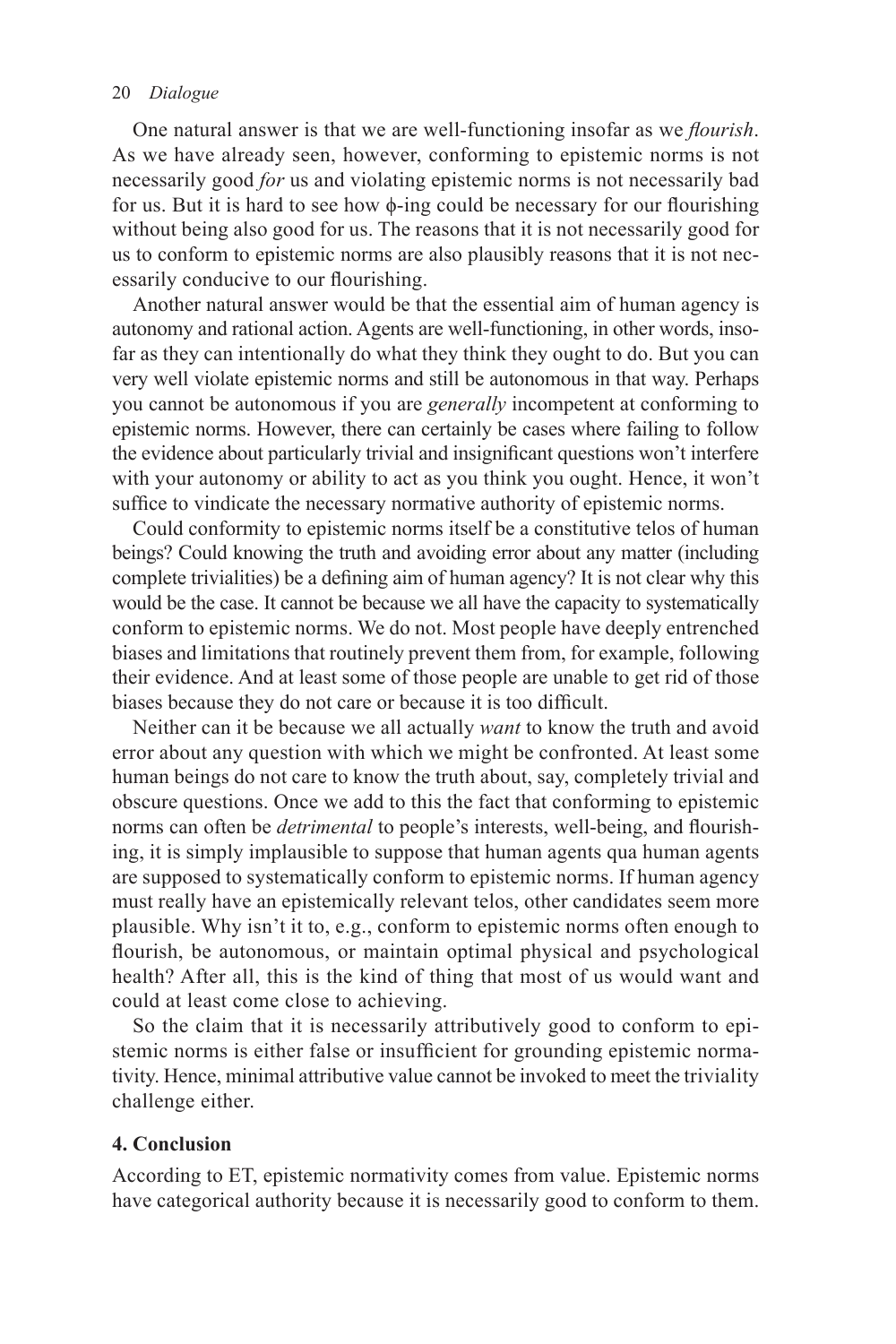I have argued that ET should be rejected because it cannot meet the triviality challenge. The most promising strategy for teleologists is to argue that, even in triviality cases, there is still a minimal amount of value in conforming to epistemic norms. I have argued that this explanation is unconvincing because there is no sense of 'good' in which it is plausible to conclude that conforming to epistemic norms is necessarily genuinely good, even minimally. So, if epistemology is normative, its normativity won't come from value.

What does this mean for metaepistemology and normativity theory more generally? One important upshot is that three popular ideas form an inconsistent triad. These are the idea that (i) epistemology is categorically normative, (ii) normativity is a unitary phenomenon which has a single source, and (iii) at least some kinds of normativity—e.g., practical normativity—are grounded in value. Since, as I have argued, teleologism fails in the epistemic case, we cannot keep all three claims. We must give up at least one. If epistemology is normative, then either normativity is unitary, in which case no normativity is value-based, or some normativity (e.g., practical normativity) is value-based, in which case, there must be different kinds of normativity with different sources. We could also keep theses (ii) and (iii), and view normativity as both unitary and value-based. But we would then have to give up the idea that epistemology is categorically normative and view it instead as analogous to domains like etiquette.

**Acknowledgements:** I am especially grateful to David Black, Simon-Pierre Chevarie-Cossette, Marc-Kevin Daoust, Michael Hannon, Anandi Hattiangadi, Hallvard Lillehammer, Clayton Littlejohn, and Jonathan Way for discussions and feedback on earlier versions of this paper. Thanks to audiences at the 2017 Congress of the Canadian Philosophical Association at Ryerson University, the 2016 *Understanding Value* conference at the University of Sheffield, the summer seminar in philosophy at King's College London in 2016, the 2015 SOPHA Congress in Montréal, and the 2015 Stockholm graduate conference in Philosophy at Stockholm University. Thanks also to the FRQSC and the Rutgers Philosophy department for their support.

#### **References**

| Anscombe, G.E.M. |  |
|------------------|--|
|------------------|--|

1957 *Intention*. Cambridge, MA: Harvard University Press.

#### Bergmann, Michael

2006 *Justification without Awareness: A Defense of Epistemic Externalism.* Oxford: Oxford University Press.

#### Bird, Alexander

2007 "Justified Judging." *Philosophy and Phenomenological Research* 74 (1):  $81 - 110$ .

## Broome, John

2013 Rationality through Reasoning. Chichester, UK: Wiley-Blackwell.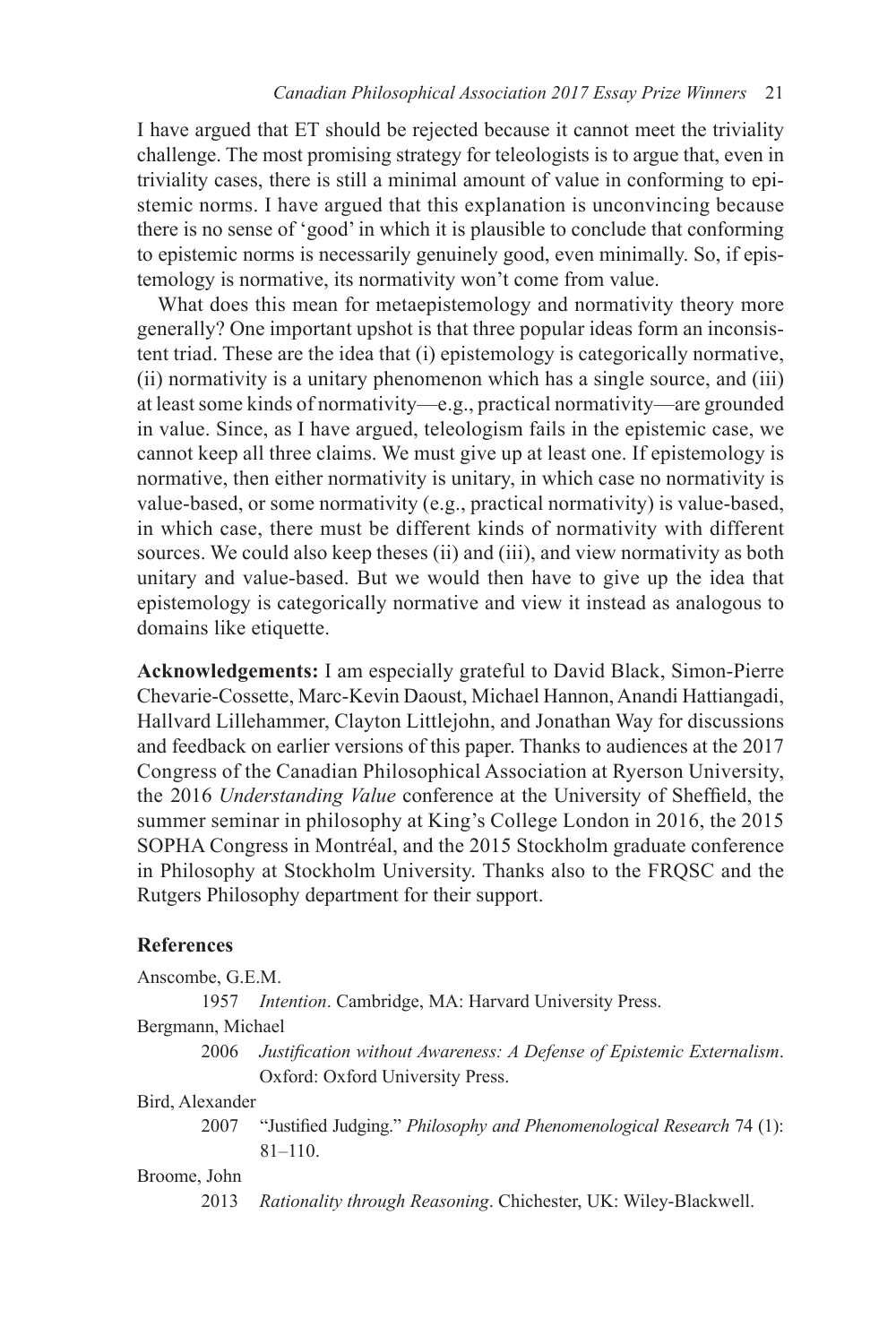|  | 22 Dialogue |  |  |
|--|-------------|--|--|
|--|-------------|--|--|

| Burge, Tyler           |                                                                                                                                   |
|------------------------|-----------------------------------------------------------------------------------------------------------------------------------|
| 2003                   | "Perceptual Entitlement." Philosophy and Phenomenological Research                                                                |
|                        | $67(3)$ : 503-548.                                                                                                                |
| Côté-Bouchard, Charles |                                                                                                                                   |
| 2015                   | "Epistemic Instrumentalism and the Too Few Reasons Objection."<br>International Journal of Philosophical Studies 23 (3): 337-355. |
| Côté-Bouchard, Charles |                                                                                                                                   |
| 2016                   | "Can the Aim of Belief Ground Epistemic Normativity?" Philosophical<br>Studies 173 (12): 3181-3198.                               |
| Cuneo, Terence         |                                                                                                                                   |
| 2007                   | The Normative Web: An Argument for Moral Realism. Oxford: Oxford<br>University Press.                                             |
| David, Marian          |                                                                                                                                   |
| 2005                   | "On 'Truth is Good."" Philosophical Books 46 (4): 292-301.                                                                        |
| Fassio, Davide         |                                                                                                                                   |
| 2011                   | "Belief, Correctness and Normativity." Logique et Analyse 54 (216):<br>471-486.                                                   |
| Gibbons, John          |                                                                                                                                   |
| 2013                   | The Norm of Belief. Oxford: Oxford University Press.                                                                              |
| Graham, Peter          |                                                                                                                                   |
| 2012                   | "Epistemic Entitlement." Noûs 46 (3): 449–482.                                                                                    |
| Grimm, Stephen R.      |                                                                                                                                   |
| 2009                   | "Epistemic Normativity." In Epistemic Value, edited by Adrian<br>Haddock, Alan Millar, and Duncan Pritchard, 243-264: Oxford:     |
|                        | Oxford University Press.                                                                                                          |
| Hattiangadi, Anandi    |                                                                                                                                   |
| 2007                   | Oughts and Thoughts: Rule-Following and the Normativity of Content.<br>Oxford: Oxford University Press.                           |
| Hazlett, Allan         |                                                                                                                                   |
| 2013                   | A Luxury of the Understanding: On the Value of True Belief. Oxford:<br>Oxford University Press.                                   |
| Horwich, Paul          |                                                                                                                                   |
| 2006                   | "The Value of Truth." Noûs 40 (2): 347-360.                                                                                       |
| Joyce, Richard         |                                                                                                                                   |
| 2001                   | The Myth of Morality Cambridge: Cambridge University Press.                                                                       |
| Kelly, Thomas          |                                                                                                                                   |
| 2003                   | "Epistemic Rationality as Instrumental Rationality: A Critique."<br>Philosophy and Phenomenological Research 66 (3): 612-640.     |
| Kelly, Thomas          |                                                                                                                                   |
| 2007                   | "Evidence and Normativity: Reply to Leite." Philosophy and Phenom-<br>enological Research 75 (2): 465-474.                        |
| Kim, Jaegwon           |                                                                                                                                   |
| 1988                   | "What is 'Naturalized Epistemology?"" Philosophical Perspectives<br>$2:381-405.$                                                  |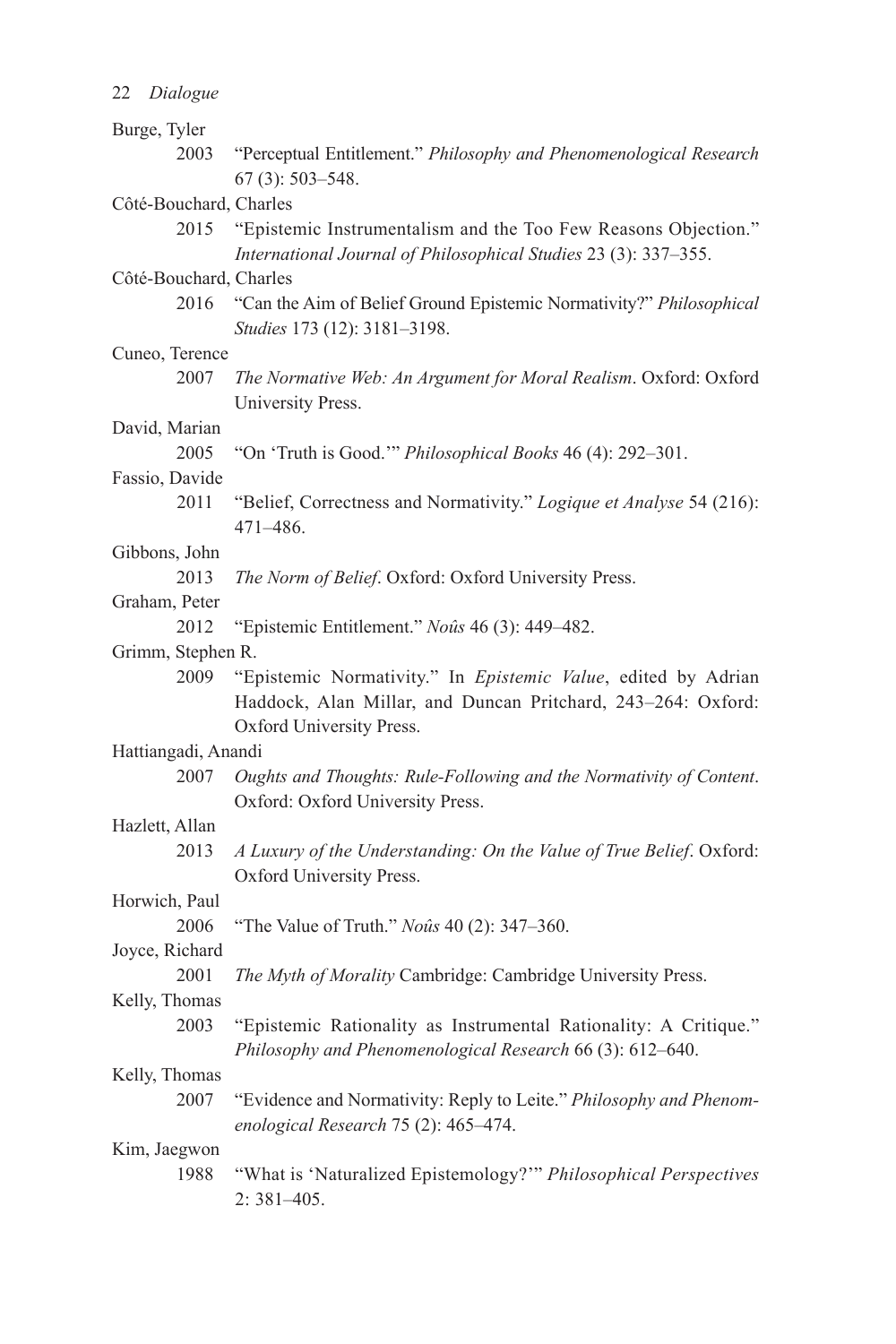| Kornblith, Hilary   |                                                                                                                                                                                                              |
|---------------------|--------------------------------------------------------------------------------------------------------------------------------------------------------------------------------------------------------------|
| 1993                | "Epistemic Normativity." Synthese 94 (3): 357-376.                                                                                                                                                           |
| Kvanvig, Jonathan   |                                                                                                                                                                                                              |
| 2008                | "Pointless Truth." Midwest Studies in Philosophy 32 (1): 199-212.                                                                                                                                            |
| Laudan, Larry       |                                                                                                                                                                                                              |
| 1990a               | "Aim-Less Epistemology?" Studies in History and Philosophy of<br>Science Part A 21 (2): 315-322.                                                                                                             |
| Laudan, Larry       |                                                                                                                                                                                                              |
| 1990b               | "Normative Naturalism." Philosophy of Science 57 (1): 44-59.                                                                                                                                                 |
| Leite, Adam         |                                                                                                                                                                                                              |
| 2007                | "Epistemic Instrumentalism and Reasons for Belief: A Reply to<br>Tom Kelly's Epistemic Rationality as Instrumental Rationality:<br>A Critique." Philosophy and Phenomenological Research 75 (2):<br>456-464. |
| Littlejohn, Clayton |                                                                                                                                                                                                              |
| 2013                | "The Russellian Retreat." Proceedings of the Aristotelian Society<br>113 (3pt3): 293-320.                                                                                                                    |
| Lockard, Matthew    |                                                                                                                                                                                                              |
| 2013                | "Epistemic Instrumentalism." Synthese 190 (9): 1701-1718.                                                                                                                                                    |
| Lynch, Michael      |                                                                                                                                                                                                              |
| 2004                | True to Life: Why Truth Matters. Cambridge, MA: MIT Press.                                                                                                                                                   |
| Maffie, James       |                                                                                                                                                                                                              |
| 1990                | "Naturalism and the Normativity of Epistemology." Philosophical<br>Studies 59 (3): 333-349.                                                                                                                  |
|                     | Maguire, Barry, and Jack Woods                                                                                                                                                                               |
| Ms.                 | "Explaining Epistemic Normativity."                                                                                                                                                                          |
| McGrath, Matthew    |                                                                                                                                                                                                              |
| 2005                | "Lynch on the Value of Truth." Philosophical Books 46 (4): 302-310.                                                                                                                                          |
| McHugh, Conor       |                                                                                                                                                                                                              |
| 2011                | "What Do We Aim At When We Believe?" Dialectica 65 (3): 369-392.                                                                                                                                             |
| McPherson, Tristram |                                                                                                                                                                                                              |
| 2011                | "Against Quietist Normative Realism." Philosophical Studies 154 (2):<br>$223 - 240$ .                                                                                                                        |
| Nolfi, Kate         |                                                                                                                                                                                                              |
| 2015                | "How to be a Normativist about the Nature of Belief." Pacific Philo-<br>sophical Quarterly 96 (2): 181-204.                                                                                                  |
| Olson, Jonas        |                                                                                                                                                                                                              |
|                     | 2014 Moral Error Theory: History, Critique, Defence. Oxford: Oxford<br>University Press.                                                                                                                     |
| Papineau, David     |                                                                                                                                                                                                              |
| 2013                | "There Are no Norms of Belief." In The Aim of Belief, edited by<br>Timothy Chan, 64-79: Oxford: Oxford University Press.                                                                                     |
| Parfit, Derek       |                                                                                                                                                                                                              |
| 2011                | On What Matters. Oxford: Oxford University Press.                                                                                                                                                            |